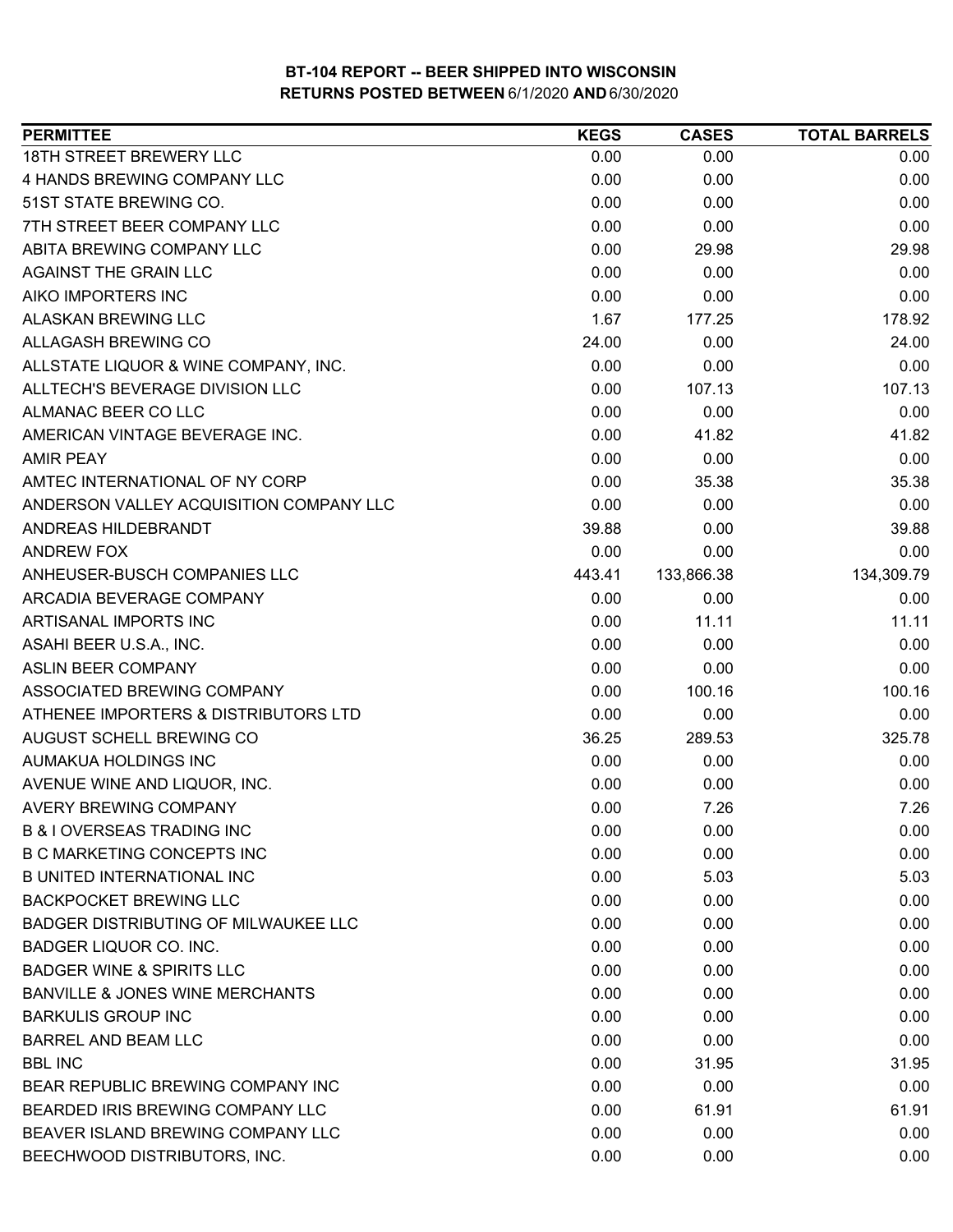| BEER CAPITOL DISTRIBUTING LLC<br>0.00<br>0.00<br>0.00<br>132.18<br><b>BELCHING BEAVER BREWERY</b><br>0.00<br>132.18<br><b>BELLS BREWERY INC</b><br>1,515.10<br>43.10<br>1,472.00<br>BENT PADDLE BREWING COMPANY<br>11.25<br>134.62<br>123.37<br>0.00<br>0.00<br>BERNICK'S PEPSI-COLA OF DRESSER, INC.<br>0.00<br><b>BIG SKY BREWING CO</b><br>0.00<br>15.24<br>15.24<br>BILL'S DISTRIBUTING, LTD.<br>0.00<br>0.00<br>0.00<br><b>BINDING BRAUEREI USA INC</b><br>15.34<br>70.03<br>54.69<br>0.00<br><b>BLACK LIST BEER LLC</b><br>10.27<br>10.27<br><b>BLACKROCKS BREWERY LLC</b><br>0.00<br>44.50<br>44.50<br>0.00<br><b>BLUME BRAUHAUS LLC</b><br>0.48<br>0.48<br><b>BOSTON BEER CORPORATION</b><br>9.00<br>10,669.32<br>10,678.32<br>BRASS FOUNDRY BREWING CO.<br>3.33<br>12.58<br>15.91<br>BREAKTHRU BEVERAGE GROUP LLC<br>0.00<br>0.00<br>0.00<br>BREAKTHRU BEVERAGE GROUP LLC<br>0.00<br>0.00<br>0.00<br>0.00<br>BREWDOG BREWING COMPANY LLC<br>0.00<br>0.00<br>0.00<br>0.00<br>0.00<br><b>BRIAN EWING</b><br><b>BROWN-FORMAN CORPORATION</b><br>0.00<br>231.09<br>231.09<br>BUFFALO CREEK BREWING LLC<br>0.00<br>0.00<br>0.00<br>0.00<br>0.00<br>C.J.W., INC.<br>0.00<br>0.00<br>CANAL STREET BREWING CO LLC<br>1,603.87<br>1,603.87<br>CANARCHY HOLDING CO LLC<br>0.00<br>671.42<br>671.42<br>CAPITOL-HUSTING COMPANY, INC.<br>0.00<br>0.00<br>0.00<br>CARRIAGE HOUSE IMPORTS, LTD.<br>0.00<br>122.30<br>122.30<br>0.00<br>CENTRAL BEER IMPORT & EXPORT INC<br>0.00<br>0.00<br><b>CHAD YAKOBSON</b><br>0.00<br>0.00<br>0.00<br>CHAS A BERNICK INC<br>0.00<br>0.00<br>0.00<br><b>CHASE HEALEY</b><br>0.00<br>0.00<br>0.00<br>0.00<br><b>CHATHAM IMPORTS INC</b><br>0.00<br>0.00<br><b>CHRIS MICHNER</b><br>0.00<br>11.61<br>11.61<br>0.00<br><b>CHRISTIAN P SCHAEFER</b><br>0.00<br>0.00<br>CITY BREWING COMPANY, LLC<br>0.00<br>0.00<br>0.00<br><b>CLASSIC BREWING COMPANY</b><br>0.00<br>0.00<br>0.00<br><b>COLLECTIVE ARTS USA LTD</b><br>0.00<br>26.31<br>26.31<br>CORONADO BREWING COMPANY INC<br>0.00<br>23.22<br>23.22<br><b>CRACOVIA BRANDS INC</b><br>0.00<br>0.00<br>0.00<br>CRAFT BREW ALLIANCE INC<br>0.00<br>0.00<br>0.00<br><b>CRAFT REVOLUTION LLC</b><br>0.00<br>19.15<br>19.15<br><b>CROOK &amp; MARKER LLC</b><br>0.00<br>609.62<br>609.62<br><b>CROWN IMPORTS LLC</b><br>0.00<br>15,201.53<br>15,201.53<br>D&V INTERNATIONAL INC<br>0.00<br>0.00<br>0.00<br>DANGEROUS MAN BREWING COMPANY LLC<br>0.00<br>0.00<br>0.00<br>0.00<br>3.00<br>DANNY RAKOVIC<br>3.00<br>DE PERE LIQUOR CO LLC<br>0.00<br>0.00<br>0.00<br>DEAN DISTRIBUTING, INC.<br>0.00<br>0.00<br>0.00 | <b>PERMITTEE</b> | <b>KEGS</b> | <b>CASES</b> | <b>TOTAL BARRELS</b> |
|---------------------------------------------------------------------------------------------------------------------------------------------------------------------------------------------------------------------------------------------------------------------------------------------------------------------------------------------------------------------------------------------------------------------------------------------------------------------------------------------------------------------------------------------------------------------------------------------------------------------------------------------------------------------------------------------------------------------------------------------------------------------------------------------------------------------------------------------------------------------------------------------------------------------------------------------------------------------------------------------------------------------------------------------------------------------------------------------------------------------------------------------------------------------------------------------------------------------------------------------------------------------------------------------------------------------------------------------------------------------------------------------------------------------------------------------------------------------------------------------------------------------------------------------------------------------------------------------------------------------------------------------------------------------------------------------------------------------------------------------------------------------------------------------------------------------------------------------------------------------------------------------------------------------------------------------------------------------------------------------------------------------------------------------------------------------------------------------------------------------------------------------------------------------------------------------------------------------------------------------------------------------------------------------------------------------------------------------------------------------------------------------------------------------------------------------------------------------------------------------------------------------------------------------------------------------------------------------|------------------|-------------|--------------|----------------------|
|                                                                                                                                                                                                                                                                                                                                                                                                                                                                                                                                                                                                                                                                                                                                                                                                                                                                                                                                                                                                                                                                                                                                                                                                                                                                                                                                                                                                                                                                                                                                                                                                                                                                                                                                                                                                                                                                                                                                                                                                                                                                                                                                                                                                                                                                                                                                                                                                                                                                                                                                                                                             |                  |             |              |                      |
|                                                                                                                                                                                                                                                                                                                                                                                                                                                                                                                                                                                                                                                                                                                                                                                                                                                                                                                                                                                                                                                                                                                                                                                                                                                                                                                                                                                                                                                                                                                                                                                                                                                                                                                                                                                                                                                                                                                                                                                                                                                                                                                                                                                                                                                                                                                                                                                                                                                                                                                                                                                             |                  |             |              |                      |
|                                                                                                                                                                                                                                                                                                                                                                                                                                                                                                                                                                                                                                                                                                                                                                                                                                                                                                                                                                                                                                                                                                                                                                                                                                                                                                                                                                                                                                                                                                                                                                                                                                                                                                                                                                                                                                                                                                                                                                                                                                                                                                                                                                                                                                                                                                                                                                                                                                                                                                                                                                                             |                  |             |              |                      |
|                                                                                                                                                                                                                                                                                                                                                                                                                                                                                                                                                                                                                                                                                                                                                                                                                                                                                                                                                                                                                                                                                                                                                                                                                                                                                                                                                                                                                                                                                                                                                                                                                                                                                                                                                                                                                                                                                                                                                                                                                                                                                                                                                                                                                                                                                                                                                                                                                                                                                                                                                                                             |                  |             |              |                      |
|                                                                                                                                                                                                                                                                                                                                                                                                                                                                                                                                                                                                                                                                                                                                                                                                                                                                                                                                                                                                                                                                                                                                                                                                                                                                                                                                                                                                                                                                                                                                                                                                                                                                                                                                                                                                                                                                                                                                                                                                                                                                                                                                                                                                                                                                                                                                                                                                                                                                                                                                                                                             |                  |             |              |                      |
|                                                                                                                                                                                                                                                                                                                                                                                                                                                                                                                                                                                                                                                                                                                                                                                                                                                                                                                                                                                                                                                                                                                                                                                                                                                                                                                                                                                                                                                                                                                                                                                                                                                                                                                                                                                                                                                                                                                                                                                                                                                                                                                                                                                                                                                                                                                                                                                                                                                                                                                                                                                             |                  |             |              |                      |
|                                                                                                                                                                                                                                                                                                                                                                                                                                                                                                                                                                                                                                                                                                                                                                                                                                                                                                                                                                                                                                                                                                                                                                                                                                                                                                                                                                                                                                                                                                                                                                                                                                                                                                                                                                                                                                                                                                                                                                                                                                                                                                                                                                                                                                                                                                                                                                                                                                                                                                                                                                                             |                  |             |              |                      |
|                                                                                                                                                                                                                                                                                                                                                                                                                                                                                                                                                                                                                                                                                                                                                                                                                                                                                                                                                                                                                                                                                                                                                                                                                                                                                                                                                                                                                                                                                                                                                                                                                                                                                                                                                                                                                                                                                                                                                                                                                                                                                                                                                                                                                                                                                                                                                                                                                                                                                                                                                                                             |                  |             |              |                      |
|                                                                                                                                                                                                                                                                                                                                                                                                                                                                                                                                                                                                                                                                                                                                                                                                                                                                                                                                                                                                                                                                                                                                                                                                                                                                                                                                                                                                                                                                                                                                                                                                                                                                                                                                                                                                                                                                                                                                                                                                                                                                                                                                                                                                                                                                                                                                                                                                                                                                                                                                                                                             |                  |             |              |                      |
|                                                                                                                                                                                                                                                                                                                                                                                                                                                                                                                                                                                                                                                                                                                                                                                                                                                                                                                                                                                                                                                                                                                                                                                                                                                                                                                                                                                                                                                                                                                                                                                                                                                                                                                                                                                                                                                                                                                                                                                                                                                                                                                                                                                                                                                                                                                                                                                                                                                                                                                                                                                             |                  |             |              |                      |
|                                                                                                                                                                                                                                                                                                                                                                                                                                                                                                                                                                                                                                                                                                                                                                                                                                                                                                                                                                                                                                                                                                                                                                                                                                                                                                                                                                                                                                                                                                                                                                                                                                                                                                                                                                                                                                                                                                                                                                                                                                                                                                                                                                                                                                                                                                                                                                                                                                                                                                                                                                                             |                  |             |              |                      |
|                                                                                                                                                                                                                                                                                                                                                                                                                                                                                                                                                                                                                                                                                                                                                                                                                                                                                                                                                                                                                                                                                                                                                                                                                                                                                                                                                                                                                                                                                                                                                                                                                                                                                                                                                                                                                                                                                                                                                                                                                                                                                                                                                                                                                                                                                                                                                                                                                                                                                                                                                                                             |                  |             |              |                      |
|                                                                                                                                                                                                                                                                                                                                                                                                                                                                                                                                                                                                                                                                                                                                                                                                                                                                                                                                                                                                                                                                                                                                                                                                                                                                                                                                                                                                                                                                                                                                                                                                                                                                                                                                                                                                                                                                                                                                                                                                                                                                                                                                                                                                                                                                                                                                                                                                                                                                                                                                                                                             |                  |             |              |                      |
|                                                                                                                                                                                                                                                                                                                                                                                                                                                                                                                                                                                                                                                                                                                                                                                                                                                                                                                                                                                                                                                                                                                                                                                                                                                                                                                                                                                                                                                                                                                                                                                                                                                                                                                                                                                                                                                                                                                                                                                                                                                                                                                                                                                                                                                                                                                                                                                                                                                                                                                                                                                             |                  |             |              |                      |
|                                                                                                                                                                                                                                                                                                                                                                                                                                                                                                                                                                                                                                                                                                                                                                                                                                                                                                                                                                                                                                                                                                                                                                                                                                                                                                                                                                                                                                                                                                                                                                                                                                                                                                                                                                                                                                                                                                                                                                                                                                                                                                                                                                                                                                                                                                                                                                                                                                                                                                                                                                                             |                  |             |              |                      |
|                                                                                                                                                                                                                                                                                                                                                                                                                                                                                                                                                                                                                                                                                                                                                                                                                                                                                                                                                                                                                                                                                                                                                                                                                                                                                                                                                                                                                                                                                                                                                                                                                                                                                                                                                                                                                                                                                                                                                                                                                                                                                                                                                                                                                                                                                                                                                                                                                                                                                                                                                                                             |                  |             |              |                      |
|                                                                                                                                                                                                                                                                                                                                                                                                                                                                                                                                                                                                                                                                                                                                                                                                                                                                                                                                                                                                                                                                                                                                                                                                                                                                                                                                                                                                                                                                                                                                                                                                                                                                                                                                                                                                                                                                                                                                                                                                                                                                                                                                                                                                                                                                                                                                                                                                                                                                                                                                                                                             |                  |             |              |                      |
|                                                                                                                                                                                                                                                                                                                                                                                                                                                                                                                                                                                                                                                                                                                                                                                                                                                                                                                                                                                                                                                                                                                                                                                                                                                                                                                                                                                                                                                                                                                                                                                                                                                                                                                                                                                                                                                                                                                                                                                                                                                                                                                                                                                                                                                                                                                                                                                                                                                                                                                                                                                             |                  |             |              |                      |
|                                                                                                                                                                                                                                                                                                                                                                                                                                                                                                                                                                                                                                                                                                                                                                                                                                                                                                                                                                                                                                                                                                                                                                                                                                                                                                                                                                                                                                                                                                                                                                                                                                                                                                                                                                                                                                                                                                                                                                                                                                                                                                                                                                                                                                                                                                                                                                                                                                                                                                                                                                                             |                  |             |              |                      |
|                                                                                                                                                                                                                                                                                                                                                                                                                                                                                                                                                                                                                                                                                                                                                                                                                                                                                                                                                                                                                                                                                                                                                                                                                                                                                                                                                                                                                                                                                                                                                                                                                                                                                                                                                                                                                                                                                                                                                                                                                                                                                                                                                                                                                                                                                                                                                                                                                                                                                                                                                                                             |                  |             |              |                      |
|                                                                                                                                                                                                                                                                                                                                                                                                                                                                                                                                                                                                                                                                                                                                                                                                                                                                                                                                                                                                                                                                                                                                                                                                                                                                                                                                                                                                                                                                                                                                                                                                                                                                                                                                                                                                                                                                                                                                                                                                                                                                                                                                                                                                                                                                                                                                                                                                                                                                                                                                                                                             |                  |             |              |                      |
|                                                                                                                                                                                                                                                                                                                                                                                                                                                                                                                                                                                                                                                                                                                                                                                                                                                                                                                                                                                                                                                                                                                                                                                                                                                                                                                                                                                                                                                                                                                                                                                                                                                                                                                                                                                                                                                                                                                                                                                                                                                                                                                                                                                                                                                                                                                                                                                                                                                                                                                                                                                             |                  |             |              |                      |
|                                                                                                                                                                                                                                                                                                                                                                                                                                                                                                                                                                                                                                                                                                                                                                                                                                                                                                                                                                                                                                                                                                                                                                                                                                                                                                                                                                                                                                                                                                                                                                                                                                                                                                                                                                                                                                                                                                                                                                                                                                                                                                                                                                                                                                                                                                                                                                                                                                                                                                                                                                                             |                  |             |              |                      |
|                                                                                                                                                                                                                                                                                                                                                                                                                                                                                                                                                                                                                                                                                                                                                                                                                                                                                                                                                                                                                                                                                                                                                                                                                                                                                                                                                                                                                                                                                                                                                                                                                                                                                                                                                                                                                                                                                                                                                                                                                                                                                                                                                                                                                                                                                                                                                                                                                                                                                                                                                                                             |                  |             |              |                      |
|                                                                                                                                                                                                                                                                                                                                                                                                                                                                                                                                                                                                                                                                                                                                                                                                                                                                                                                                                                                                                                                                                                                                                                                                                                                                                                                                                                                                                                                                                                                                                                                                                                                                                                                                                                                                                                                                                                                                                                                                                                                                                                                                                                                                                                                                                                                                                                                                                                                                                                                                                                                             |                  |             |              |                      |
|                                                                                                                                                                                                                                                                                                                                                                                                                                                                                                                                                                                                                                                                                                                                                                                                                                                                                                                                                                                                                                                                                                                                                                                                                                                                                                                                                                                                                                                                                                                                                                                                                                                                                                                                                                                                                                                                                                                                                                                                                                                                                                                                                                                                                                                                                                                                                                                                                                                                                                                                                                                             |                  |             |              |                      |
|                                                                                                                                                                                                                                                                                                                                                                                                                                                                                                                                                                                                                                                                                                                                                                                                                                                                                                                                                                                                                                                                                                                                                                                                                                                                                                                                                                                                                                                                                                                                                                                                                                                                                                                                                                                                                                                                                                                                                                                                                                                                                                                                                                                                                                                                                                                                                                                                                                                                                                                                                                                             |                  |             |              |                      |
|                                                                                                                                                                                                                                                                                                                                                                                                                                                                                                                                                                                                                                                                                                                                                                                                                                                                                                                                                                                                                                                                                                                                                                                                                                                                                                                                                                                                                                                                                                                                                                                                                                                                                                                                                                                                                                                                                                                                                                                                                                                                                                                                                                                                                                                                                                                                                                                                                                                                                                                                                                                             |                  |             |              |                      |
|                                                                                                                                                                                                                                                                                                                                                                                                                                                                                                                                                                                                                                                                                                                                                                                                                                                                                                                                                                                                                                                                                                                                                                                                                                                                                                                                                                                                                                                                                                                                                                                                                                                                                                                                                                                                                                                                                                                                                                                                                                                                                                                                                                                                                                                                                                                                                                                                                                                                                                                                                                                             |                  |             |              |                      |
|                                                                                                                                                                                                                                                                                                                                                                                                                                                                                                                                                                                                                                                                                                                                                                                                                                                                                                                                                                                                                                                                                                                                                                                                                                                                                                                                                                                                                                                                                                                                                                                                                                                                                                                                                                                                                                                                                                                                                                                                                                                                                                                                                                                                                                                                                                                                                                                                                                                                                                                                                                                             |                  |             |              |                      |
|                                                                                                                                                                                                                                                                                                                                                                                                                                                                                                                                                                                                                                                                                                                                                                                                                                                                                                                                                                                                                                                                                                                                                                                                                                                                                                                                                                                                                                                                                                                                                                                                                                                                                                                                                                                                                                                                                                                                                                                                                                                                                                                                                                                                                                                                                                                                                                                                                                                                                                                                                                                             |                  |             |              |                      |
|                                                                                                                                                                                                                                                                                                                                                                                                                                                                                                                                                                                                                                                                                                                                                                                                                                                                                                                                                                                                                                                                                                                                                                                                                                                                                                                                                                                                                                                                                                                                                                                                                                                                                                                                                                                                                                                                                                                                                                                                                                                                                                                                                                                                                                                                                                                                                                                                                                                                                                                                                                                             |                  |             |              |                      |
|                                                                                                                                                                                                                                                                                                                                                                                                                                                                                                                                                                                                                                                                                                                                                                                                                                                                                                                                                                                                                                                                                                                                                                                                                                                                                                                                                                                                                                                                                                                                                                                                                                                                                                                                                                                                                                                                                                                                                                                                                                                                                                                                                                                                                                                                                                                                                                                                                                                                                                                                                                                             |                  |             |              |                      |
|                                                                                                                                                                                                                                                                                                                                                                                                                                                                                                                                                                                                                                                                                                                                                                                                                                                                                                                                                                                                                                                                                                                                                                                                                                                                                                                                                                                                                                                                                                                                                                                                                                                                                                                                                                                                                                                                                                                                                                                                                                                                                                                                                                                                                                                                                                                                                                                                                                                                                                                                                                                             |                  |             |              |                      |
|                                                                                                                                                                                                                                                                                                                                                                                                                                                                                                                                                                                                                                                                                                                                                                                                                                                                                                                                                                                                                                                                                                                                                                                                                                                                                                                                                                                                                                                                                                                                                                                                                                                                                                                                                                                                                                                                                                                                                                                                                                                                                                                                                                                                                                                                                                                                                                                                                                                                                                                                                                                             |                  |             |              |                      |
|                                                                                                                                                                                                                                                                                                                                                                                                                                                                                                                                                                                                                                                                                                                                                                                                                                                                                                                                                                                                                                                                                                                                                                                                                                                                                                                                                                                                                                                                                                                                                                                                                                                                                                                                                                                                                                                                                                                                                                                                                                                                                                                                                                                                                                                                                                                                                                                                                                                                                                                                                                                             |                  |             |              |                      |
|                                                                                                                                                                                                                                                                                                                                                                                                                                                                                                                                                                                                                                                                                                                                                                                                                                                                                                                                                                                                                                                                                                                                                                                                                                                                                                                                                                                                                                                                                                                                                                                                                                                                                                                                                                                                                                                                                                                                                                                                                                                                                                                                                                                                                                                                                                                                                                                                                                                                                                                                                                                             |                  |             |              |                      |
|                                                                                                                                                                                                                                                                                                                                                                                                                                                                                                                                                                                                                                                                                                                                                                                                                                                                                                                                                                                                                                                                                                                                                                                                                                                                                                                                                                                                                                                                                                                                                                                                                                                                                                                                                                                                                                                                                                                                                                                                                                                                                                                                                                                                                                                                                                                                                                                                                                                                                                                                                                                             |                  |             |              |                      |
|                                                                                                                                                                                                                                                                                                                                                                                                                                                                                                                                                                                                                                                                                                                                                                                                                                                                                                                                                                                                                                                                                                                                                                                                                                                                                                                                                                                                                                                                                                                                                                                                                                                                                                                                                                                                                                                                                                                                                                                                                                                                                                                                                                                                                                                                                                                                                                                                                                                                                                                                                                                             |                  |             |              |                      |
|                                                                                                                                                                                                                                                                                                                                                                                                                                                                                                                                                                                                                                                                                                                                                                                                                                                                                                                                                                                                                                                                                                                                                                                                                                                                                                                                                                                                                                                                                                                                                                                                                                                                                                                                                                                                                                                                                                                                                                                                                                                                                                                                                                                                                                                                                                                                                                                                                                                                                                                                                                                             |                  |             |              |                      |
|                                                                                                                                                                                                                                                                                                                                                                                                                                                                                                                                                                                                                                                                                                                                                                                                                                                                                                                                                                                                                                                                                                                                                                                                                                                                                                                                                                                                                                                                                                                                                                                                                                                                                                                                                                                                                                                                                                                                                                                                                                                                                                                                                                                                                                                                                                                                                                                                                                                                                                                                                                                             |                  |             |              |                      |
|                                                                                                                                                                                                                                                                                                                                                                                                                                                                                                                                                                                                                                                                                                                                                                                                                                                                                                                                                                                                                                                                                                                                                                                                                                                                                                                                                                                                                                                                                                                                                                                                                                                                                                                                                                                                                                                                                                                                                                                                                                                                                                                                                                                                                                                                                                                                                                                                                                                                                                                                                                                             |                  |             |              |                      |
|                                                                                                                                                                                                                                                                                                                                                                                                                                                                                                                                                                                                                                                                                                                                                                                                                                                                                                                                                                                                                                                                                                                                                                                                                                                                                                                                                                                                                                                                                                                                                                                                                                                                                                                                                                                                                                                                                                                                                                                                                                                                                                                                                                                                                                                                                                                                                                                                                                                                                                                                                                                             |                  |             |              |                      |
|                                                                                                                                                                                                                                                                                                                                                                                                                                                                                                                                                                                                                                                                                                                                                                                                                                                                                                                                                                                                                                                                                                                                                                                                                                                                                                                                                                                                                                                                                                                                                                                                                                                                                                                                                                                                                                                                                                                                                                                                                                                                                                                                                                                                                                                                                                                                                                                                                                                                                                                                                                                             |                  |             |              |                      |
|                                                                                                                                                                                                                                                                                                                                                                                                                                                                                                                                                                                                                                                                                                                                                                                                                                                                                                                                                                                                                                                                                                                                                                                                                                                                                                                                                                                                                                                                                                                                                                                                                                                                                                                                                                                                                                                                                                                                                                                                                                                                                                                                                                                                                                                                                                                                                                                                                                                                                                                                                                                             |                  |             |              |                      |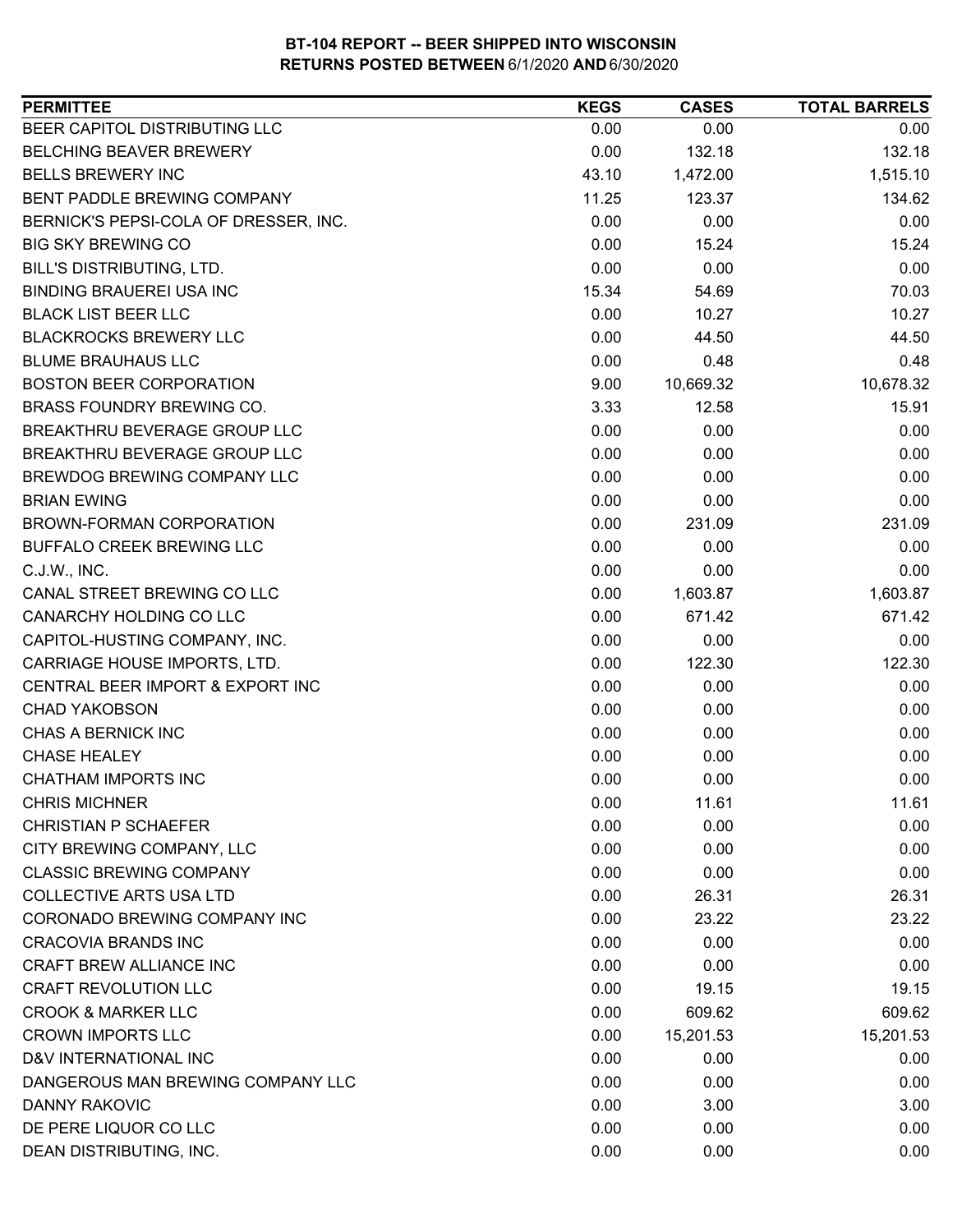| 0.00<br>0.00<br>0.00<br>240.53<br>0.00<br>240.53<br>0.00<br>31.69<br>31.69<br>10.45<br>0.00<br>10.45<br>0.00<br>5,895.31<br>5,895.31<br>0.00<br>0.00<br>0.00<br>0.00<br>0.00<br>0.00<br>0.00<br>0.00<br>0.00<br>0.00<br>0.00<br>0.00<br>0.00<br>72.00<br>72.00<br>0.00<br>157.24<br>157.24<br>0.00<br>10.65<br>10.65<br>0.00<br>15.64<br>15.64<br>0.00<br>0.00<br>0.00<br>0.00<br>6.78<br>6.78<br>0.00<br>0.00<br>0.00<br>0.00<br>0.00<br>0.00<br>0.00<br>0.00<br>0.00<br>0.00<br>0.00<br>0.00<br>0.00<br>23.23<br>23.23<br>0.00<br>0.00<br>0.00<br>0.00<br>0.00<br>0.00<br>0.00<br>0.00<br>0.00<br>0.00<br>29.32<br>29.32<br>0.00<br>0.00<br>0.00<br>0.00<br>0.00<br>0.00<br>0.00<br>0.00<br>0.00<br>0.00<br>0.00<br>0.00<br>0.00<br>0.00<br>0.00<br>0.00<br>0.00<br>0.00<br>0.00<br>0.00<br>0.00<br>0.00<br>0.00<br>0.00<br>0.00<br>63.56<br>63.56<br>0.00<br>0.00<br>0.00<br>0.00<br>0.00<br>0.00<br>0.00<br>0.00<br>0.00<br>0.00<br>0.00<br>0.00<br>0.00<br>0.00<br>0.00<br>0.00<br>0.00<br>0.00<br>0.00<br>0.00<br>0.00<br>0.00<br>0.00<br>0.00<br>0.00<br>0.00<br>0.00<br>0.00<br>0.00<br>0.00<br>0.00<br>0.00<br>0.00 | <b>PERMITTEE</b>                           | <b>KEGS</b> | <b>CASES</b> | <b>TOTAL BARRELS</b> |
|------------------------------------------------------------------------------------------------------------------------------------------------------------------------------------------------------------------------------------------------------------------------------------------------------------------------------------------------------------------------------------------------------------------------------------------------------------------------------------------------------------------------------------------------------------------------------------------------------------------------------------------------------------------------------------------------------------------------------------------------------------------------------------------------------------------------------------------------------------------------------------------------------------------------------------------------------------------------------------------------------------------------------------------------------------------------------------------------------------------------------|--------------------------------------------|-------------|--------------|----------------------|
|                                                                                                                                                                                                                                                                                                                                                                                                                                                                                                                                                                                                                                                                                                                                                                                                                                                                                                                                                                                                                                                                                                                              | DEAN DISTRIBUTING, INC.                    |             |              |                      |
|                                                                                                                                                                                                                                                                                                                                                                                                                                                                                                                                                                                                                                                                                                                                                                                                                                                                                                                                                                                                                                                                                                                              | <b>DESCHUTES BREWERY INC</b>               |             |              |                      |
|                                                                                                                                                                                                                                                                                                                                                                                                                                                                                                                                                                                                                                                                                                                                                                                                                                                                                                                                                                                                                                                                                                                              | DESTIHL HOLDINGS LLC                       |             |              |                      |
|                                                                                                                                                                                                                                                                                                                                                                                                                                                                                                                                                                                                                                                                                                                                                                                                                                                                                                                                                                                                                                                                                                                              | DETROIT RIVERTOWN BREWING LLC              |             |              |                      |
|                                                                                                                                                                                                                                                                                                                                                                                                                                                                                                                                                                                                                                                                                                                                                                                                                                                                                                                                                                                                                                                                                                                              | DIAGEO BEER COMPANY USA                    |             |              |                      |
|                                                                                                                                                                                                                                                                                                                                                                                                                                                                                                                                                                                                                                                                                                                                                                                                                                                                                                                                                                                                                                                                                                                              | DISCOUNT LIQUOR, INC.                      |             |              |                      |
|                                                                                                                                                                                                                                                                                                                                                                                                                                                                                                                                                                                                                                                                                                                                                                                                                                                                                                                                                                                                                                                                                                                              | DOANE DISTRIBUTING, INC.                   |             |              |                      |
|                                                                                                                                                                                                                                                                                                                                                                                                                                                                                                                                                                                                                                                                                                                                                                                                                                                                                                                                                                                                                                                                                                                              | DOVETAIL BREWERY INC                       |             |              |                      |
|                                                                                                                                                                                                                                                                                                                                                                                                                                                                                                                                                                                                                                                                                                                                                                                                                                                                                                                                                                                                                                                                                                                              | <b>DOYNA LTD</b>                           |             |              |                      |
|                                                                                                                                                                                                                                                                                                                                                                                                                                                                                                                                                                                                                                                                                                                                                                                                                                                                                                                                                                                                                                                                                                                              | DREKKER BREWING COMPANY LLC                |             |              |                      |
|                                                                                                                                                                                                                                                                                                                                                                                                                                                                                                                                                                                                                                                                                                                                                                                                                                                                                                                                                                                                                                                                                                                              | DUVEL MOORTGAT USA LTD                     |             |              |                      |
|                                                                                                                                                                                                                                                                                                                                                                                                                                                                                                                                                                                                                                                                                                                                                                                                                                                                                                                                                                                                                                                                                                                              | DYNAMITE BREWING LLC                       |             |              |                      |
|                                                                                                                                                                                                                                                                                                                                                                                                                                                                                                                                                                                                                                                                                                                                                                                                                                                                                                                                                                                                                                                                                                                              | E & J GALLO WINERY                         |             |              |                      |
|                                                                                                                                                                                                                                                                                                                                                                                                                                                                                                                                                                                                                                                                                                                                                                                                                                                                                                                                                                                                                                                                                                                              | EASTERN LIQUORS USA INC                    |             |              |                      |
|                                                                                                                                                                                                                                                                                                                                                                                                                                                                                                                                                                                                                                                                                                                                                                                                                                                                                                                                                                                                                                                                                                                              | EINSTOK BEER COMPANY LP                    |             |              |                      |
|                                                                                                                                                                                                                                                                                                                                                                                                                                                                                                                                                                                                                                                                                                                                                                                                                                                                                                                                                                                                                                                                                                                              | EL DORADO BEVERAGE CO                      |             |              |                      |
|                                                                                                                                                                                                                                                                                                                                                                                                                                                                                                                                                                                                                                                                                                                                                                                                                                                                                                                                                                                                                                                                                                                              | EL SEGUNDO BREWING CO LLC                  |             |              |                      |
|                                                                                                                                                                                                                                                                                                                                                                                                                                                                                                                                                                                                                                                                                                                                                                                                                                                                                                                                                                                                                                                                                                                              | EPIC BREWING COMPANY LLC                   |             |              |                      |
|                                                                                                                                                                                                                                                                                                                                                                                                                                                                                                                                                                                                                                                                                                                                                                                                                                                                                                                                                                                                                                                                                                                              | EPIC BREWING COMPANY LLC                   |             |              |                      |
|                                                                                                                                                                                                                                                                                                                                                                                                                                                                                                                                                                                                                                                                                                                                                                                                                                                                                                                                                                                                                                                                                                                              | <b>EQUILIBRIUM BREWERY LLC</b>             |             |              |                      |
|                                                                                                                                                                                                                                                                                                                                                                                                                                                                                                                                                                                                                                                                                                                                                                                                                                                                                                                                                                                                                                                                                                                              | FABIANO BROTHERS - WISCONSIN LLC           |             |              |                      |
|                                                                                                                                                                                                                                                                                                                                                                                                                                                                                                                                                                                                                                                                                                                                                                                                                                                                                                                                                                                                                                                                                                                              | FISH BREWING CO                            |             |              |                      |
|                                                                                                                                                                                                                                                                                                                                                                                                                                                                                                                                                                                                                                                                                                                                                                                                                                                                                                                                                                                                                                                                                                                              | FLANIGAN DISTRIBUTING OF DOOR COUNTY, INC. |             |              |                      |
|                                                                                                                                                                                                                                                                                                                                                                                                                                                                                                                                                                                                                                                                                                                                                                                                                                                                                                                                                                                                                                                                                                                              | FLYING DOG BREWERY LLLP                    |             |              |                      |
|                                                                                                                                                                                                                                                                                                                                                                                                                                                                                                                                                                                                                                                                                                                                                                                                                                                                                                                                                                                                                                                                                                                              | FORBIDDEN ROOT, A BENEFIT LLC              |             |              |                      |
|                                                                                                                                                                                                                                                                                                                                                                                                                                                                                                                                                                                                                                                                                                                                                                                                                                                                                                                                                                                                                                                                                                                              | FOUR SEASONS BEER DISTRIBUTORS INC         |             |              |                      |
|                                                                                                                                                                                                                                                                                                                                                                                                                                                                                                                                                                                                                                                                                                                                                                                                                                                                                                                                                                                                                                                                                                                              | FRANK BEER DISTRIBUTORS, INC.              |             |              |                      |
|                                                                                                                                                                                                                                                                                                                                                                                                                                                                                                                                                                                                                                                                                                                                                                                                                                                                                                                                                                                                                                                                                                                              | FRANK BEER SOUTH LLC                       |             |              |                      |
|                                                                                                                                                                                                                                                                                                                                                                                                                                                                                                                                                                                                                                                                                                                                                                                                                                                                                                                                                                                                                                                                                                                              | FRANK LIQUOR COMPANY, INC.                 |             |              |                      |
|                                                                                                                                                                                                                                                                                                                                                                                                                                                                                                                                                                                                                                                                                                                                                                                                                                                                                                                                                                                                                                                                                                                              | FRANK LIQUORS OF LA CROSSE, INC.           |             |              |                      |
|                                                                                                                                                                                                                                                                                                                                                                                                                                                                                                                                                                                                                                                                                                                                                                                                                                                                                                                                                                                                                                                                                                                              | FRED R KARM JR                             |             |              |                      |
|                                                                                                                                                                                                                                                                                                                                                                                                                                                                                                                                                                                                                                                                                                                                                                                                                                                                                                                                                                                                                                                                                                                              | <b>G &amp; F DISTRIBUTING INC</b>          |             |              |                      |
|                                                                                                                                                                                                                                                                                                                                                                                                                                                                                                                                                                                                                                                                                                                                                                                                                                                                                                                                                                                                                                                                                                                              | <b>G K SKAGGS INC</b>                      |             |              |                      |
|                                                                                                                                                                                                                                                                                                                                                                                                                                                                                                                                                                                                                                                                                                                                                                                                                                                                                                                                                                                                                                                                                                                              | GARY'S CORPORATION OF OAK CREEK            |             |              |                      |
|                                                                                                                                                                                                                                                                                                                                                                                                                                                                                                                                                                                                                                                                                                                                                                                                                                                                                                                                                                                                                                                                                                                              | GELOSO BEVERAGE GROUP LLC                  |             |              |                      |
|                                                                                                                                                                                                                                                                                                                                                                                                                                                                                                                                                                                                                                                                                                                                                                                                                                                                                                                                                                                                                                                                                                                              | GENERAL BEER DISTRIBUTORS CO.              |             |              |                      |
|                                                                                                                                                                                                                                                                                                                                                                                                                                                                                                                                                                                                                                                                                                                                                                                                                                                                                                                                                                                                                                                                                                                              | GENERAL BEER DISTRIBUTORS CO. - MILWAUKEE  |             |              |                      |
|                                                                                                                                                                                                                                                                                                                                                                                                                                                                                                                                                                                                                                                                                                                                                                                                                                                                                                                                                                                                                                                                                                                              | <b>GENERAL BEER-NORTHEAST INC</b>          |             |              |                      |
|                                                                                                                                                                                                                                                                                                                                                                                                                                                                                                                                                                                                                                                                                                                                                                                                                                                                                                                                                                                                                                                                                                                              | <b>GENERAL BEER-NORTHEAST INC</b>          |             |              |                      |
|                                                                                                                                                                                                                                                                                                                                                                                                                                                                                                                                                                                                                                                                                                                                                                                                                                                                                                                                                                                                                                                                                                                              | GENERAL BEER-NORTHWEST, INC.               |             |              |                      |
|                                                                                                                                                                                                                                                                                                                                                                                                                                                                                                                                                                                                                                                                                                                                                                                                                                                                                                                                                                                                                                                                                                                              | GENERAL BEER-NORTHWEST, INC.               |             |              |                      |
|                                                                                                                                                                                                                                                                                                                                                                                                                                                                                                                                                                                                                                                                                                                                                                                                                                                                                                                                                                                                                                                                                                                              | GENERAL BEER-NORTHWEST, INC.               |             |              |                      |
|                                                                                                                                                                                                                                                                                                                                                                                                                                                                                                                                                                                                                                                                                                                                                                                                                                                                                                                                                                                                                                                                                                                              | GENERAL BEVERAGE SALES CO.                 |             |              |                      |
|                                                                                                                                                                                                                                                                                                                                                                                                                                                                                                                                                                                                                                                                                                                                                                                                                                                                                                                                                                                                                                                                                                                              | GENERAL BEVERAGE SALES CO. - OSHKOSH       |             |              |                      |
|                                                                                                                                                                                                                                                                                                                                                                                                                                                                                                                                                                                                                                                                                                                                                                                                                                                                                                                                                                                                                                                                                                                              | GENERAL BEVERAGE SALES CO.-MILWAUKEE       | 0.00        | 0.00         | 0.00                 |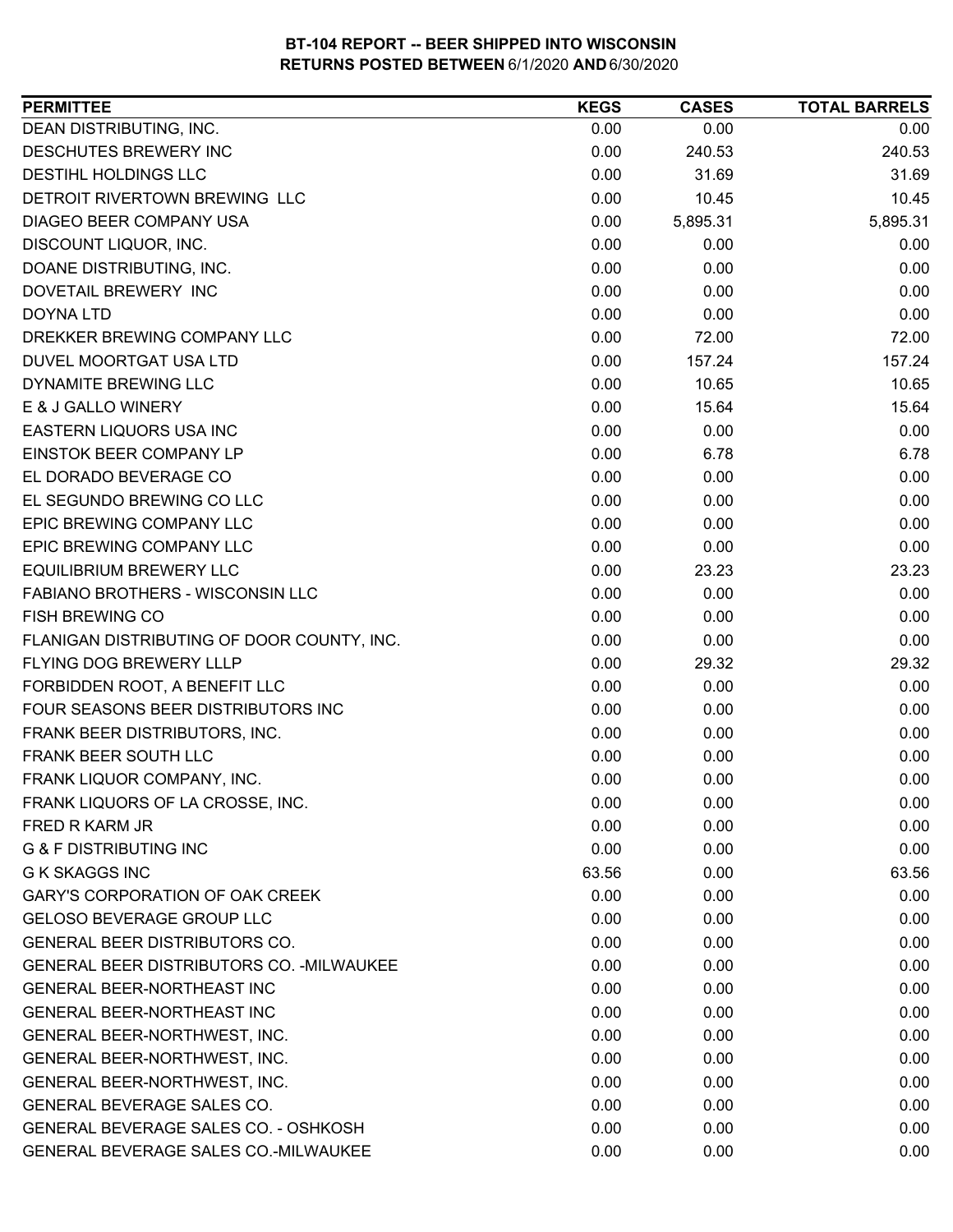| <b>GENERATIONS BREWING COMPANY LLC</b><br>0.00<br>0.00<br>0.00<br><b>GLOBAL VILLAGE IMPORTS LLC</b><br>0.00<br>0.00<br>0.00<br><b>GMB PARTNERS LLC</b><br>5.00<br>78.14<br>83.14<br>0.00<br>0.00<br>0.00<br><b>GO CRAFT BIER, INC</b><br><b>GOOD OMEN BOTTLING LLC</b><br>0.00<br>0.00<br>0.00<br><b>GRAYSCALE BREWING LLC</b><br>0.00<br>0.00<br>0.00<br><b>GREEN BAY DISTRIBUTORS, INC.</b><br>0.00<br>0.00<br>0.00<br>0.00<br><b>GREEN BENCH BREWING CO LLC</b><br>0.00<br>0.00<br>0.00<br>H C FOODS CO LTD<br>0.00<br>0.00<br>HARPOON DISTRIBUTING COMPANY<br>0.00<br>0.00<br>0.00<br>HEINEKEN USA INCORPORATED<br>3.83<br>2,696.67<br>2,700.50<br>HENDRICKS BEVERAGE, INC.<br>0.00<br>0.00<br>0.00<br>HIDDEN SPRINGS ALE WORKS<br>0.99<br>5.80<br>6.79<br>HIGH COUNTRY BREWERY INC<br>0.00<br>0.00<br>0.00<br>HOFBRAUHAUS OF AMERICA, LLC<br>0.00<br>0.00<br>0.00<br>HOME BREW MART INC<br>0.00<br>0.00<br>0.00<br>0.00<br>HOP BUTCHER FOR THE WORLD LLC<br>0.00<br>0.00<br><b>ILLYRIAN IMPORT INC</b><br>0.00<br>0.00<br>0.00<br>INDEED BREWING COMPANY LLC<br>2.00<br>161.98<br>159.98<br>0.00<br>70.73<br>70.73<br><b>INDIAN PEAKS BREWING COMPANY</b> |
|----------------------------------------------------------------------------------------------------------------------------------------------------------------------------------------------------------------------------------------------------------------------------------------------------------------------------------------------------------------------------------------------------------------------------------------------------------------------------------------------------------------------------------------------------------------------------------------------------------------------------------------------------------------------------------------------------------------------------------------------------------------------------------------------------------------------------------------------------------------------------------------------------------------------------------------------------------------------------------------------------------------------------------------------------------------------------------------------------------------------------------------------------------------|
|                                                                                                                                                                                                                                                                                                                                                                                                                                                                                                                                                                                                                                                                                                                                                                                                                                                                                                                                                                                                                                                                                                                                                                |
|                                                                                                                                                                                                                                                                                                                                                                                                                                                                                                                                                                                                                                                                                                                                                                                                                                                                                                                                                                                                                                                                                                                                                                |
|                                                                                                                                                                                                                                                                                                                                                                                                                                                                                                                                                                                                                                                                                                                                                                                                                                                                                                                                                                                                                                                                                                                                                                |
|                                                                                                                                                                                                                                                                                                                                                                                                                                                                                                                                                                                                                                                                                                                                                                                                                                                                                                                                                                                                                                                                                                                                                                |
|                                                                                                                                                                                                                                                                                                                                                                                                                                                                                                                                                                                                                                                                                                                                                                                                                                                                                                                                                                                                                                                                                                                                                                |
|                                                                                                                                                                                                                                                                                                                                                                                                                                                                                                                                                                                                                                                                                                                                                                                                                                                                                                                                                                                                                                                                                                                                                                |
|                                                                                                                                                                                                                                                                                                                                                                                                                                                                                                                                                                                                                                                                                                                                                                                                                                                                                                                                                                                                                                                                                                                                                                |
|                                                                                                                                                                                                                                                                                                                                                                                                                                                                                                                                                                                                                                                                                                                                                                                                                                                                                                                                                                                                                                                                                                                                                                |
|                                                                                                                                                                                                                                                                                                                                                                                                                                                                                                                                                                                                                                                                                                                                                                                                                                                                                                                                                                                                                                                                                                                                                                |
|                                                                                                                                                                                                                                                                                                                                                                                                                                                                                                                                                                                                                                                                                                                                                                                                                                                                                                                                                                                                                                                                                                                                                                |
|                                                                                                                                                                                                                                                                                                                                                                                                                                                                                                                                                                                                                                                                                                                                                                                                                                                                                                                                                                                                                                                                                                                                                                |
|                                                                                                                                                                                                                                                                                                                                                                                                                                                                                                                                                                                                                                                                                                                                                                                                                                                                                                                                                                                                                                                                                                                                                                |
|                                                                                                                                                                                                                                                                                                                                                                                                                                                                                                                                                                                                                                                                                                                                                                                                                                                                                                                                                                                                                                                                                                                                                                |
|                                                                                                                                                                                                                                                                                                                                                                                                                                                                                                                                                                                                                                                                                                                                                                                                                                                                                                                                                                                                                                                                                                                                                                |
|                                                                                                                                                                                                                                                                                                                                                                                                                                                                                                                                                                                                                                                                                                                                                                                                                                                                                                                                                                                                                                                                                                                                                                |
|                                                                                                                                                                                                                                                                                                                                                                                                                                                                                                                                                                                                                                                                                                                                                                                                                                                                                                                                                                                                                                                                                                                                                                |
|                                                                                                                                                                                                                                                                                                                                                                                                                                                                                                                                                                                                                                                                                                                                                                                                                                                                                                                                                                                                                                                                                                                                                                |
|                                                                                                                                                                                                                                                                                                                                                                                                                                                                                                                                                                                                                                                                                                                                                                                                                                                                                                                                                                                                                                                                                                                                                                |
|                                                                                                                                                                                                                                                                                                                                                                                                                                                                                                                                                                                                                                                                                                                                                                                                                                                                                                                                                                                                                                                                                                                                                                |
|                                                                                                                                                                                                                                                                                                                                                                                                                                                                                                                                                                                                                                                                                                                                                                                                                                                                                                                                                                                                                                                                                                                                                                |
| 0.00<br><b>INTERNATIONAL DISTILLERS &amp; VINTERS LTD</b><br>0.00<br>0.00                                                                                                                                                                                                                                                                                                                                                                                                                                                                                                                                                                                                                                                                                                                                                                                                                                                                                                                                                                                                                                                                                      |
| INTERTRADE USA COMPANY<br>0.00<br>0.00<br>0.00                                                                                                                                                                                                                                                                                                                                                                                                                                                                                                                                                                                                                                                                                                                                                                                                                                                                                                                                                                                                                                                                                                                 |
| <b>IRENE WAGNER</b><br>11.08<br>8.38<br>19.46                                                                                                                                                                                                                                                                                                                                                                                                                                                                                                                                                                                                                                                                                                                                                                                                                                                                                                                                                                                                                                                                                                                  |
| <b>IRON HORSE BEVERAGE LLC</b><br>0.00<br>14.30<br>14.30                                                                                                                                                                                                                                                                                                                                                                                                                                                                                                                                                                                                                                                                                                                                                                                                                                                                                                                                                                                                                                                                                                       |
| 0.00<br><b>ISLAND CITY BREWING COMPANY LLC</b><br>0.00<br>0.00                                                                                                                                                                                                                                                                                                                                                                                                                                                                                                                                                                                                                                                                                                                                                                                                                                                                                                                                                                                                                                                                                                 |
| <b>JAW PROPERTIES LLC</b><br>0.00<br>0.00<br>0.00                                                                                                                                                                                                                                                                                                                                                                                                                                                                                                                                                                                                                                                                                                                                                                                                                                                                                                                                                                                                                                                                                                              |
| <b>JBR BREWING LLC</b><br>0.00<br>0.00<br>0.00                                                                                                                                                                                                                                                                                                                                                                                                                                                                                                                                                                                                                                                                                                                                                                                                                                                                                                                                                                                                                                                                                                                 |
| <b>JDZ INC</b><br>0.00<br>0.00<br>0.00                                                                                                                                                                                                                                                                                                                                                                                                                                                                                                                                                                                                                                                                                                                                                                                                                                                                                                                                                                                                                                                                                                                         |
| 0.00<br>0.00<br>0.00<br><b>JOHN J COLLETTI</b>                                                                                                                                                                                                                                                                                                                                                                                                                                                                                                                                                                                                                                                                                                                                                                                                                                                                                                                                                                                                                                                                                                                 |
| JOHNSON BROTHERS OF WISCONSIN INC<br>0.00<br>0.00<br>0.00                                                                                                                                                                                                                                                                                                                                                                                                                                                                                                                                                                                                                                                                                                                                                                                                                                                                                                                                                                                                                                                                                                      |
| 30.83<br>240.92<br>271.75<br><b>JOSHUA DETH</b>                                                                                                                                                                                                                                                                                                                                                                                                                                                                                                                                                                                                                                                                                                                                                                                                                                                                                                                                                                                                                                                                                                                |
| <b>JUSTIN STRAYER</b><br>0.00<br>0.00<br>0.00                                                                                                                                                                                                                                                                                                                                                                                                                                                                                                                                                                                                                                                                                                                                                                                                                                                                                                                                                                                                                                                                                                                  |
| 0.00<br>0.00<br>KAY BEER DISTRIBUTING, INC.<br>0.00                                                                                                                                                                                                                                                                                                                                                                                                                                                                                                                                                                                                                                                                                                                                                                                                                                                                                                                                                                                                                                                                                                            |
| KEWEENAW BREWING CO LLC<br>5.50<br>90.58<br>96.08                                                                                                                                                                                                                                                                                                                                                                                                                                                                                                                                                                                                                                                                                                                                                                                                                                                                                                                                                                                                                                                                                                              |
| <b>KLOCKOW BREWING COMPANY INC</b><br>0.00<br>0.00<br>0.00                                                                                                                                                                                                                                                                                                                                                                                                                                                                                                                                                                                                                                                                                                                                                                                                                                                                                                                                                                                                                                                                                                     |
| KOJIMA & INTERNATIONAL ASSOCIATES INC<br>0.00<br>0.00<br>0.00                                                                                                                                                                                                                                                                                                                                                                                                                                                                                                                                                                                                                                                                                                                                                                                                                                                                                                                                                                                                                                                                                                  |
| 0.00<br>11.61<br>11.61<br>KREBS BREWING CO., INC.                                                                                                                                                                                                                                                                                                                                                                                                                                                                                                                                                                                                                                                                                                                                                                                                                                                                                                                                                                                                                                                                                                              |
| <b>KROMBACHER USA LLC</b><br>328.33<br>162.99<br>165.34                                                                                                                                                                                                                                                                                                                                                                                                                                                                                                                                                                                                                                                                                                                                                                                                                                                                                                                                                                                                                                                                                                        |
| KUHNHENN BREWING CO LLC<br>0.00<br>0.00<br>0.00                                                                                                                                                                                                                                                                                                                                                                                                                                                                                                                                                                                                                                                                                                                                                                                                                                                                                                                                                                                                                                                                                                                |
| KYSELA PERE ET FILS LTD<br>0.00<br>0.00<br>0.00                                                                                                                                                                                                                                                                                                                                                                                                                                                                                                                                                                                                                                                                                                                                                                                                                                                                                                                                                                                                                                                                                                                |
| LA CROSSE BEVERAGE LLC<br>0.00<br>0.00<br>0.00                                                                                                                                                                                                                                                                                                                                                                                                                                                                                                                                                                                                                                                                                                                                                                                                                                                                                                                                                                                                                                                                                                                 |
| LABATT USA OPERATING CO LLC<br>0.00<br>5,403.16<br>5,403.16                                                                                                                                                                                                                                                                                                                                                                                                                                                                                                                                                                                                                                                                                                                                                                                                                                                                                                                                                                                                                                                                                                    |
| <b>LAGUNITAS BREWING CO</b><br>0.00<br>717.81<br>717.81                                                                                                                                                                                                                                                                                                                                                                                                                                                                                                                                                                                                                                                                                                                                                                                                                                                                                                                                                                                                                                                                                                        |
| LAKE OF THE WOODS BREWING CO<br>0.00<br>0.00<br>0.00                                                                                                                                                                                                                                                                                                                                                                                                                                                                                                                                                                                                                                                                                                                                                                                                                                                                                                                                                                                                                                                                                                           |
| LARRY'S DISTRIBUTING CO., INC.<br>0.00<br>0.00<br>0.00                                                                                                                                                                                                                                                                                                                                                                                                                                                                                                                                                                                                                                                                                                                                                                                                                                                                                                                                                                                                                                                                                                         |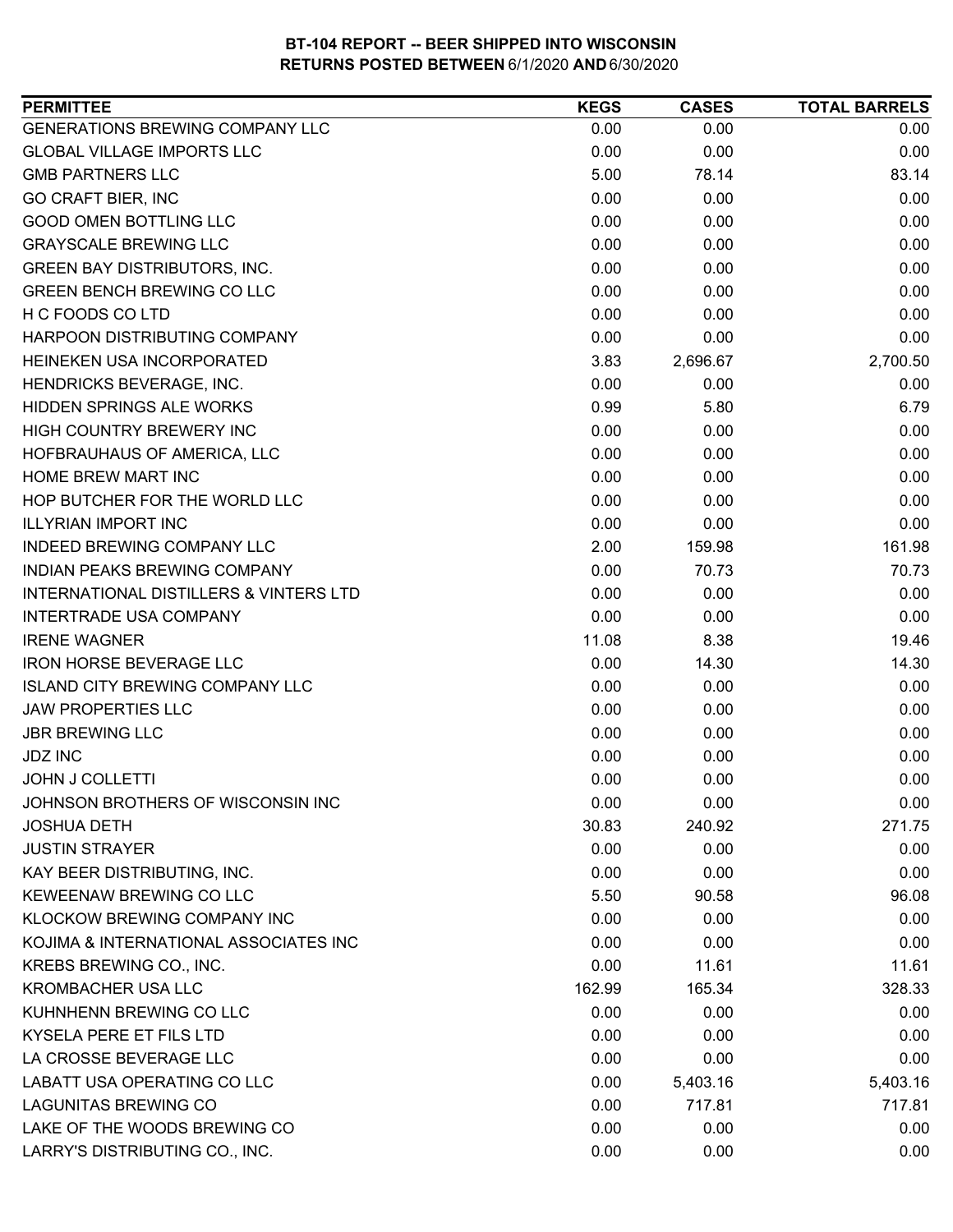| <b>PERMITTEE</b>                      | <b>KEGS</b> | <b>CASES</b> | <b>TOTAL BARRELS</b> |
|---------------------------------------|-------------|--------------|----------------------|
| LEE BEVERAGE OF WISCONSIN LLC         | 0.00        | 0.00         | 0.00                 |
| LEE BEVERAGE OF WISCONSIN LLC         | 0.00        | 0.00         | 0.00                 |
| LEE BEVERAGE OF WISCONSIN LLC         | 0.00        | 0.00         | 0.00                 |
| LEFT COAST BREWING CO                 | 0.00        | 0.00         | 0.00                 |
| LENA BEVERAGE COMPANY                 | 0.00        | 0.00         | 0.00                 |
| LIFT BRIDGE BREWING TECHNOLOGIES LLC  | 24.00       | 110.29       | 134.29               |
| LISTERMANN MFG CO. INC.               | 0.00        | 0.00         | 0.00                 |
| <b>LONGSTOCK III LLC</b>              | 0.00        | 0.00         | 0.00                 |
| LOUIS GLUNZ BEER INC                  | 0.00        | 67.45        | 67.45                |
| <b>LUPULIN BREWING LLC</b>            | 2.50        | 33.87        | 36.37                |
| <b>LYTT LLC</b>                       | 0.00        | 0.00         | 0.00                 |
| MAINE BEER COMPANY, LLC               | 0.00        | 0.00         | 0.00                 |
| <b>MANKATO BREWERY LLC</b>            | 0.00        | 5.23         | 5.23                 |
| MARK ANTHONY BRANDS INC.              | 0.00        | 10,530.83    | 10,530.83            |
| MASSACHUSETTS BEVERAGE ALLIANCE LLC   | 0.00        | 0.00         | 0.00                 |
| MATT BREWING CO INC                   | 0.00        | 0.00         | 0.00                 |
| MERCENARY BREWERY & DISTILLERY LLC    | 5.33        | 52.94        | 58.27                |
| MERCHANT DU VIN CORPORATION           | 1.70        | 62.08        | 63.78                |
| METROPOLITAN BREWING LLC              | 0.00        | 0.00         | 0.00                 |
| <b>MHW LTD</b>                        | 0.00        | 6.45         | 6.45                 |
| MIA BREWERY CO. INC.                  | 0.00        | 0.00         | 0.00                 |
| MICHAEL G ANSAY                       | 0.00        | 0.00         | 0.00                 |
| MICHAUD DISTRIBUTING INC              | 0.00        | 0.00         | 0.00                 |
| MIGHTY SWELL COCKTAIL COMPANY LLC     | 0.00        | 0.00         | 0.00                 |
| MIKERPHONE BREWING LLC                | 0.00        | 0.00         | 0.00                 |
| MODERN TIMES DRINKS, INC              | 0.00        | 0.00         | 0.00                 |
| MOLSON COORS BEVERAGE COMPANY USA LLC | 3.00        | 8,818.88     | 8,821.88             |
| MONKLESS BREWING LLC                  | 0.00        | 0.00         | 0.00                 |
| MOOSE LAKE BREWING CO., LLC           | 4.35        | 0.00         | 4.35                 |
| <b>MOR-DALL ENTERPRISES INC.</b>      | 0.00        | 0.00         | 0.00                 |
| MOTHER LODE BREWING LLC               | 0.00        | 0.00         | 0.00                 |
| MOUNTAINEER HOLDINGS LLC              | 0.00        | 0.00         | 0.00                 |
| MUTUAL WHOLESALE LIQUOR INC           | 0.00        | 0.00         | 0.00                 |
| <b>NDC SYSTEMS LP</b>                 | 89.36       | 0.00         | 89.36                |
| NEBRASKA BREWING CO INC               | 0.00        | 0.00         | 0.00                 |
| NEW BELGIUM BREWING COMPANY INC       | 0.00        | 1,476.38     | 1,476.38             |
| NEW HOLLAND BREWING CO LLC            | 0.00        | 0.00         | 0.00                 |
| NEW YORK MUTUAL TRADING CO INC        | 0.00        | 0.00         | 0.00                 |
| NOELKE DISTRIBUTORS, INC.             | 0.00        | 0.00         | 0.00                 |
| NORTH COAST BREWING CO INC            | 0.00        | 20.90        | 20.90                |
| NORTHERN UNITED BREWING COMPANY, LLC  | 0.00        | 0.00         | 0.00                 |
| NOUVEAU VENTURES LLC                  | 0.00        | 0.00         | 0.00                 |
| <b>ODELL BREWING COMPANY</b>          | 0.00        | 254.76       | 254.76               |
| ON TOUR BREWING COMPANY LLC           | 0.00        | 0.00         | 0.00                 |
| OREGON BREWING COMPANY INC            | 0.00        | 41.37        | 41.37                |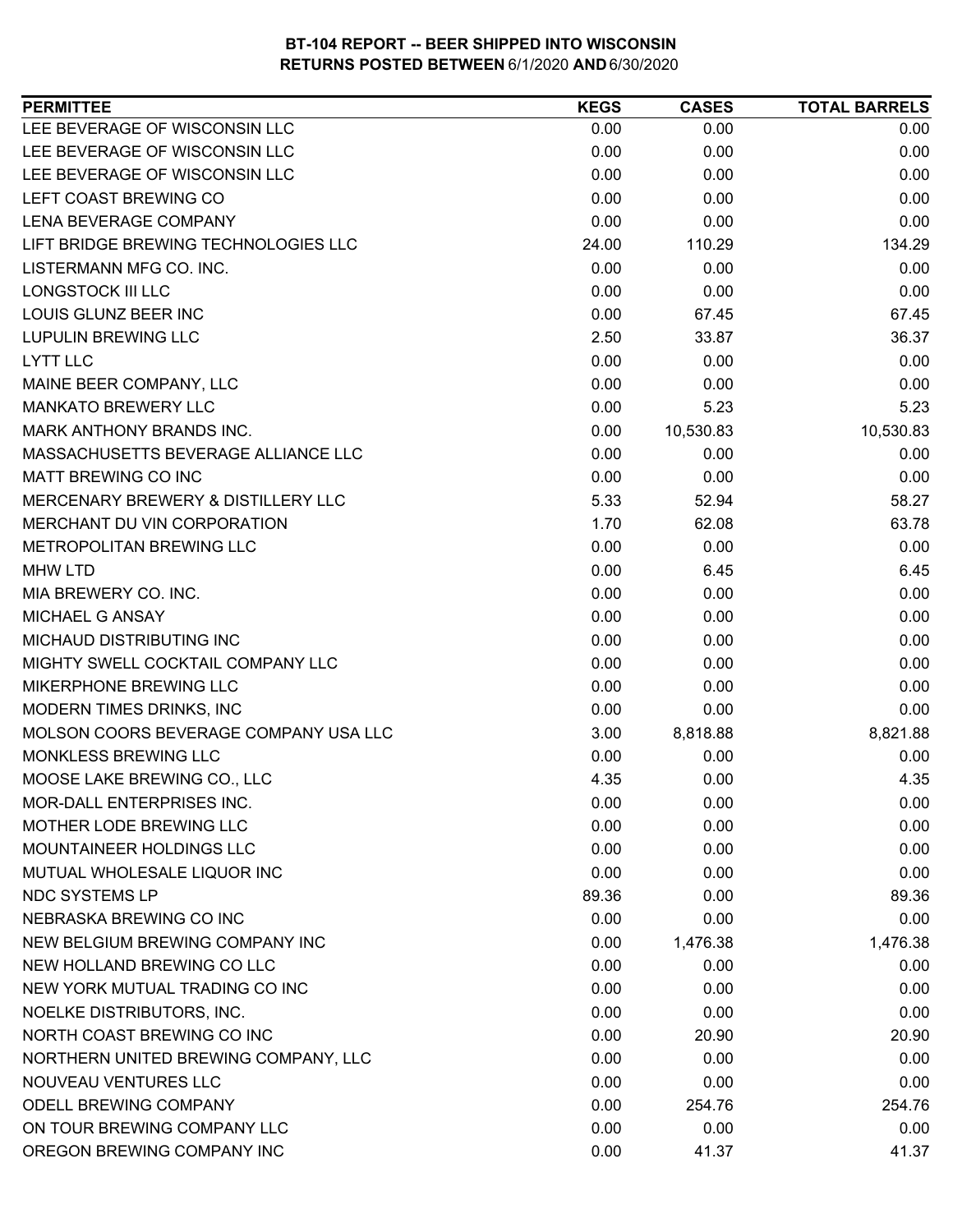| OTT SCHWEITZER DISTRIBUTORSHIP, INC.<br>0.00<br>0.00<br>0.00<br>PABST BREWING COMPANY, LLC<br>0.00<br>1,271.13<br>1,271.13<br>PALS BREWING COMPANY, LLC<br>0.33<br>0.00<br>0.33<br>0.00<br>PAMPA BEVERAGES LLC<br>0.00<br>0.00<br>PARADOX BEER COMPANY INC<br>0.00<br>0.00<br>0.00<br>PARK RIDGE DISTRIBUTING, INC.<br>0.00<br>0.00<br>0.00<br>PATERNO IMPORTS LTD<br>0.00<br>0.00<br>0.00<br>197.01<br>25.57<br>171.44<br>0.00<br>0.00<br>0.00<br>PEHLER DISTRIBUTING, INC.<br>0.00<br>0.00<br>0.00<br>PERENNIAL PARTNERS LLC<br>0.00<br>0.00<br>0.00<br>0.00<br>0.00<br>0.00<br>0.00<br>0.00<br>0.00<br>0.00<br>0.00<br>0.00<br>PRO-LIQUITECH LLC<br>0.00<br>0.00<br>0.00<br>0.00<br>PROST BREWING COMPANY LLC<br>0.00<br>0.00<br>0.00<br>RATAS WHOLESALE LIQUOR COMPANY<br>0.00<br>0.00<br>RENEGADE BREWING COMPANY LLC<br>0.00<br>0.00<br>0.00<br>RHINEGEIST, LLC<br>0.00<br>43.55<br>43.55<br>RIO BRAVO BREWING COMPANY<br>0.00<br>0.00<br>0.00<br>0.00<br>S. & S. DISTRIBUTING, INC.<br>0.00<br>0.00<br>0.00<br>S. & S. DISTRIBUTING, INC.<br>0.00<br>0.00<br>SAPPORO USA INC<br>0.00<br>51.83<br>51.83<br>0.00<br>SARATOGA LIQUOR CO., INC.<br>0.00<br>0.00<br>0.00<br>60.48<br>60.48<br>SAUGATUCK BREWING COMPANY INC<br><b>SHANE WELCH</b><br>0.00<br>37.74<br>37.74<br>SHELTON BROTHERS INC<br>0.00<br>0.00<br>0.00<br>SHORTS BREWING COMPANY<br>0.00<br>27.95<br>27.95<br>SIERRA NEVADA BREWING COMPANY<br>12.05<br>1,259.65<br>1,271.70<br>SINGHA NORTH AMERICA INC<br>0.00<br>14.23<br>14.23<br>0.00<br>7.25<br>7.25<br>SLEEPING GIANT BREWING COMPANY LLC<br>SOCIABLE CIDER WERKS LLC<br>0.00<br>0.00<br>0.00<br>SOLEMN OATH BREWERY LLC<br>0.00<br>0.00<br>0.00<br>SOUTHERN GRIST BREWING COMPANY<br>5.81<br>0.00<br>5.81<br>SOUTHERN TIER BREWING COMPANY LLC<br>0.00<br>0.00<br>0.00<br>SP3 LLC<br>0.00<br>0.00<br>0.00<br>0.17<br><b>SPIRAL BREWERY LLC</b><br>1.55<br>1.72<br>0.00<br>0.00<br>0.00<br>ST KILLIAN IMPORTING CO INC<br>17.04<br>186.20<br>203.24<br>STANLEY STAWSKI DIST CO INC<br>0.00<br>0.00<br>0.00<br>STONE BREWING CO LLC<br>0.00<br>717.53<br>717.53<br>SUGAR CREEK ACQUISITION LLC<br>0.00<br>0.00<br>0.00<br>SUMMIT BREWING COMPANY<br>0.00<br>341.46<br>341.46 | <b>PERMITTEE</b>             | <b>KEGS</b> | <b>CASES</b> | <b>TOTAL BARRELS</b> |
|-----------------------------------------------------------------------------------------------------------------------------------------------------------------------------------------------------------------------------------------------------------------------------------------------------------------------------------------------------------------------------------------------------------------------------------------------------------------------------------------------------------------------------------------------------------------------------------------------------------------------------------------------------------------------------------------------------------------------------------------------------------------------------------------------------------------------------------------------------------------------------------------------------------------------------------------------------------------------------------------------------------------------------------------------------------------------------------------------------------------------------------------------------------------------------------------------------------------------------------------------------------------------------------------------------------------------------------------------------------------------------------------------------------------------------------------------------------------------------------------------------------------------------------------------------------------------------------------------------------------------------------------------------------------------------------------------------------------------------------------------------------------------------------------------------------------------------------------------------------------------------------------------------------------------------------------------------------------------------------------------------------------------------------------------------------------------------------------------------------------------------------------------------------------------------------------------------------|------------------------------|-------------|--------------|----------------------|
|                                                                                                                                                                                                                                                                                                                                                                                                                                                                                                                                                                                                                                                                                                                                                                                                                                                                                                                                                                                                                                                                                                                                                                                                                                                                                                                                                                                                                                                                                                                                                                                                                                                                                                                                                                                                                                                                                                                                                                                                                                                                                                                                                                                                           |                              |             |              |                      |
|                                                                                                                                                                                                                                                                                                                                                                                                                                                                                                                                                                                                                                                                                                                                                                                                                                                                                                                                                                                                                                                                                                                                                                                                                                                                                                                                                                                                                                                                                                                                                                                                                                                                                                                                                                                                                                                                                                                                                                                                                                                                                                                                                                                                           |                              |             |              |                      |
|                                                                                                                                                                                                                                                                                                                                                                                                                                                                                                                                                                                                                                                                                                                                                                                                                                                                                                                                                                                                                                                                                                                                                                                                                                                                                                                                                                                                                                                                                                                                                                                                                                                                                                                                                                                                                                                                                                                                                                                                                                                                                                                                                                                                           |                              |             |              |                      |
|                                                                                                                                                                                                                                                                                                                                                                                                                                                                                                                                                                                                                                                                                                                                                                                                                                                                                                                                                                                                                                                                                                                                                                                                                                                                                                                                                                                                                                                                                                                                                                                                                                                                                                                                                                                                                                                                                                                                                                                                                                                                                                                                                                                                           |                              |             |              |                      |
|                                                                                                                                                                                                                                                                                                                                                                                                                                                                                                                                                                                                                                                                                                                                                                                                                                                                                                                                                                                                                                                                                                                                                                                                                                                                                                                                                                                                                                                                                                                                                                                                                                                                                                                                                                                                                                                                                                                                                                                                                                                                                                                                                                                                           |                              |             |              |                      |
|                                                                                                                                                                                                                                                                                                                                                                                                                                                                                                                                                                                                                                                                                                                                                                                                                                                                                                                                                                                                                                                                                                                                                                                                                                                                                                                                                                                                                                                                                                                                                                                                                                                                                                                                                                                                                                                                                                                                                                                                                                                                                                                                                                                                           |                              |             |              |                      |
|                                                                                                                                                                                                                                                                                                                                                                                                                                                                                                                                                                                                                                                                                                                                                                                                                                                                                                                                                                                                                                                                                                                                                                                                                                                                                                                                                                                                                                                                                                                                                                                                                                                                                                                                                                                                                                                                                                                                                                                                                                                                                                                                                                                                           |                              |             |              |                      |
|                                                                                                                                                                                                                                                                                                                                                                                                                                                                                                                                                                                                                                                                                                                                                                                                                                                                                                                                                                                                                                                                                                                                                                                                                                                                                                                                                                                                                                                                                                                                                                                                                                                                                                                                                                                                                                                                                                                                                                                                                                                                                                                                                                                                           | PAULANER USA LLC             |             |              |                      |
|                                                                                                                                                                                                                                                                                                                                                                                                                                                                                                                                                                                                                                                                                                                                                                                                                                                                                                                                                                                                                                                                                                                                                                                                                                                                                                                                                                                                                                                                                                                                                                                                                                                                                                                                                                                                                                                                                                                                                                                                                                                                                                                                                                                                           | PECATONICA TAP HOUSE COMPANY |             |              |                      |
|                                                                                                                                                                                                                                                                                                                                                                                                                                                                                                                                                                                                                                                                                                                                                                                                                                                                                                                                                                                                                                                                                                                                                                                                                                                                                                                                                                                                                                                                                                                                                                                                                                                                                                                                                                                                                                                                                                                                                                                                                                                                                                                                                                                                           |                              |             |              |                      |
|                                                                                                                                                                                                                                                                                                                                                                                                                                                                                                                                                                                                                                                                                                                                                                                                                                                                                                                                                                                                                                                                                                                                                                                                                                                                                                                                                                                                                                                                                                                                                                                                                                                                                                                                                                                                                                                                                                                                                                                                                                                                                                                                                                                                           |                              |             |              |                      |
|                                                                                                                                                                                                                                                                                                                                                                                                                                                                                                                                                                                                                                                                                                                                                                                                                                                                                                                                                                                                                                                                                                                                                                                                                                                                                                                                                                                                                                                                                                                                                                                                                                                                                                                                                                                                                                                                                                                                                                                                                                                                                                                                                                                                           | PHIL KNUTSEN                 |             |              |                      |
|                                                                                                                                                                                                                                                                                                                                                                                                                                                                                                                                                                                                                                                                                                                                                                                                                                                                                                                                                                                                                                                                                                                                                                                                                                                                                                                                                                                                                                                                                                                                                                                                                                                                                                                                                                                                                                                                                                                                                                                                                                                                                                                                                                                                           | PHILLIPS WINE COMPANY        |             |              |                      |
|                                                                                                                                                                                                                                                                                                                                                                                                                                                                                                                                                                                                                                                                                                                                                                                                                                                                                                                                                                                                                                                                                                                                                                                                                                                                                                                                                                                                                                                                                                                                                                                                                                                                                                                                                                                                                                                                                                                                                                                                                                                                                                                                                                                                           | PIPEWORKS PRODUCTION LLC     |             |              |                      |
|                                                                                                                                                                                                                                                                                                                                                                                                                                                                                                                                                                                                                                                                                                                                                                                                                                                                                                                                                                                                                                                                                                                                                                                                                                                                                                                                                                                                                                                                                                                                                                                                                                                                                                                                                                                                                                                                                                                                                                                                                                                                                                                                                                                                           |                              |             |              |                      |
|                                                                                                                                                                                                                                                                                                                                                                                                                                                                                                                                                                                                                                                                                                                                                                                                                                                                                                                                                                                                                                                                                                                                                                                                                                                                                                                                                                                                                                                                                                                                                                                                                                                                                                                                                                                                                                                                                                                                                                                                                                                                                                                                                                                                           |                              |             |              |                      |
|                                                                                                                                                                                                                                                                                                                                                                                                                                                                                                                                                                                                                                                                                                                                                                                                                                                                                                                                                                                                                                                                                                                                                                                                                                                                                                                                                                                                                                                                                                                                                                                                                                                                                                                                                                                                                                                                                                                                                                                                                                                                                                                                                                                                           |                              |             |              |                      |
|                                                                                                                                                                                                                                                                                                                                                                                                                                                                                                                                                                                                                                                                                                                                                                                                                                                                                                                                                                                                                                                                                                                                                                                                                                                                                                                                                                                                                                                                                                                                                                                                                                                                                                                                                                                                                                                                                                                                                                                                                                                                                                                                                                                                           |                              |             |              |                      |
|                                                                                                                                                                                                                                                                                                                                                                                                                                                                                                                                                                                                                                                                                                                                                                                                                                                                                                                                                                                                                                                                                                                                                                                                                                                                                                                                                                                                                                                                                                                                                                                                                                                                                                                                                                                                                                                                                                                                                                                                                                                                                                                                                                                                           |                              |             |              |                      |
|                                                                                                                                                                                                                                                                                                                                                                                                                                                                                                                                                                                                                                                                                                                                                                                                                                                                                                                                                                                                                                                                                                                                                                                                                                                                                                                                                                                                                                                                                                                                                                                                                                                                                                                                                                                                                                                                                                                                                                                                                                                                                                                                                                                                           |                              |             |              |                      |
|                                                                                                                                                                                                                                                                                                                                                                                                                                                                                                                                                                                                                                                                                                                                                                                                                                                                                                                                                                                                                                                                                                                                                                                                                                                                                                                                                                                                                                                                                                                                                                                                                                                                                                                                                                                                                                                                                                                                                                                                                                                                                                                                                                                                           |                              |             |              |                      |
|                                                                                                                                                                                                                                                                                                                                                                                                                                                                                                                                                                                                                                                                                                                                                                                                                                                                                                                                                                                                                                                                                                                                                                                                                                                                                                                                                                                                                                                                                                                                                                                                                                                                                                                                                                                                                                                                                                                                                                                                                                                                                                                                                                                                           |                              |             |              |                      |
|                                                                                                                                                                                                                                                                                                                                                                                                                                                                                                                                                                                                                                                                                                                                                                                                                                                                                                                                                                                                                                                                                                                                                                                                                                                                                                                                                                                                                                                                                                                                                                                                                                                                                                                                                                                                                                                                                                                                                                                                                                                                                                                                                                                                           |                              |             |              |                      |
|                                                                                                                                                                                                                                                                                                                                                                                                                                                                                                                                                                                                                                                                                                                                                                                                                                                                                                                                                                                                                                                                                                                                                                                                                                                                                                                                                                                                                                                                                                                                                                                                                                                                                                                                                                                                                                                                                                                                                                                                                                                                                                                                                                                                           |                              |             |              |                      |
|                                                                                                                                                                                                                                                                                                                                                                                                                                                                                                                                                                                                                                                                                                                                                                                                                                                                                                                                                                                                                                                                                                                                                                                                                                                                                                                                                                                                                                                                                                                                                                                                                                                                                                                                                                                                                                                                                                                                                                                                                                                                                                                                                                                                           |                              |             |              |                      |
|                                                                                                                                                                                                                                                                                                                                                                                                                                                                                                                                                                                                                                                                                                                                                                                                                                                                                                                                                                                                                                                                                                                                                                                                                                                                                                                                                                                                                                                                                                                                                                                                                                                                                                                                                                                                                                                                                                                                                                                                                                                                                                                                                                                                           |                              |             |              |                      |
|                                                                                                                                                                                                                                                                                                                                                                                                                                                                                                                                                                                                                                                                                                                                                                                                                                                                                                                                                                                                                                                                                                                                                                                                                                                                                                                                                                                                                                                                                                                                                                                                                                                                                                                                                                                                                                                                                                                                                                                                                                                                                                                                                                                                           |                              |             |              |                      |
|                                                                                                                                                                                                                                                                                                                                                                                                                                                                                                                                                                                                                                                                                                                                                                                                                                                                                                                                                                                                                                                                                                                                                                                                                                                                                                                                                                                                                                                                                                                                                                                                                                                                                                                                                                                                                                                                                                                                                                                                                                                                                                                                                                                                           |                              |             |              |                      |
|                                                                                                                                                                                                                                                                                                                                                                                                                                                                                                                                                                                                                                                                                                                                                                                                                                                                                                                                                                                                                                                                                                                                                                                                                                                                                                                                                                                                                                                                                                                                                                                                                                                                                                                                                                                                                                                                                                                                                                                                                                                                                                                                                                                                           |                              |             |              |                      |
|                                                                                                                                                                                                                                                                                                                                                                                                                                                                                                                                                                                                                                                                                                                                                                                                                                                                                                                                                                                                                                                                                                                                                                                                                                                                                                                                                                                                                                                                                                                                                                                                                                                                                                                                                                                                                                                                                                                                                                                                                                                                                                                                                                                                           |                              |             |              |                      |
|                                                                                                                                                                                                                                                                                                                                                                                                                                                                                                                                                                                                                                                                                                                                                                                                                                                                                                                                                                                                                                                                                                                                                                                                                                                                                                                                                                                                                                                                                                                                                                                                                                                                                                                                                                                                                                                                                                                                                                                                                                                                                                                                                                                                           |                              |             |              |                      |
|                                                                                                                                                                                                                                                                                                                                                                                                                                                                                                                                                                                                                                                                                                                                                                                                                                                                                                                                                                                                                                                                                                                                                                                                                                                                                                                                                                                                                                                                                                                                                                                                                                                                                                                                                                                                                                                                                                                                                                                                                                                                                                                                                                                                           |                              |             |              |                      |
|                                                                                                                                                                                                                                                                                                                                                                                                                                                                                                                                                                                                                                                                                                                                                                                                                                                                                                                                                                                                                                                                                                                                                                                                                                                                                                                                                                                                                                                                                                                                                                                                                                                                                                                                                                                                                                                                                                                                                                                                                                                                                                                                                                                                           |                              |             |              |                      |
|                                                                                                                                                                                                                                                                                                                                                                                                                                                                                                                                                                                                                                                                                                                                                                                                                                                                                                                                                                                                                                                                                                                                                                                                                                                                                                                                                                                                                                                                                                                                                                                                                                                                                                                                                                                                                                                                                                                                                                                                                                                                                                                                                                                                           |                              |             |              |                      |
|                                                                                                                                                                                                                                                                                                                                                                                                                                                                                                                                                                                                                                                                                                                                                                                                                                                                                                                                                                                                                                                                                                                                                                                                                                                                                                                                                                                                                                                                                                                                                                                                                                                                                                                                                                                                                                                                                                                                                                                                                                                                                                                                                                                                           |                              |             |              |                      |
|                                                                                                                                                                                                                                                                                                                                                                                                                                                                                                                                                                                                                                                                                                                                                                                                                                                                                                                                                                                                                                                                                                                                                                                                                                                                                                                                                                                                                                                                                                                                                                                                                                                                                                                                                                                                                                                                                                                                                                                                                                                                                                                                                                                                           |                              |             |              |                      |
|                                                                                                                                                                                                                                                                                                                                                                                                                                                                                                                                                                                                                                                                                                                                                                                                                                                                                                                                                                                                                                                                                                                                                                                                                                                                                                                                                                                                                                                                                                                                                                                                                                                                                                                                                                                                                                                                                                                                                                                                                                                                                                                                                                                                           |                              |             |              |                      |
|                                                                                                                                                                                                                                                                                                                                                                                                                                                                                                                                                                                                                                                                                                                                                                                                                                                                                                                                                                                                                                                                                                                                                                                                                                                                                                                                                                                                                                                                                                                                                                                                                                                                                                                                                                                                                                                                                                                                                                                                                                                                                                                                                                                                           | <b>SRB OPERATIONS LLC</b>    |             |              |                      |
|                                                                                                                                                                                                                                                                                                                                                                                                                                                                                                                                                                                                                                                                                                                                                                                                                                                                                                                                                                                                                                                                                                                                                                                                                                                                                                                                                                                                                                                                                                                                                                                                                                                                                                                                                                                                                                                                                                                                                                                                                                                                                                                                                                                                           |                              |             |              |                      |
|                                                                                                                                                                                                                                                                                                                                                                                                                                                                                                                                                                                                                                                                                                                                                                                                                                                                                                                                                                                                                                                                                                                                                                                                                                                                                                                                                                                                                                                                                                                                                                                                                                                                                                                                                                                                                                                                                                                                                                                                                                                                                                                                                                                                           |                              |             |              |                      |
|                                                                                                                                                                                                                                                                                                                                                                                                                                                                                                                                                                                                                                                                                                                                                                                                                                                                                                                                                                                                                                                                                                                                                                                                                                                                                                                                                                                                                                                                                                                                                                                                                                                                                                                                                                                                                                                                                                                                                                                                                                                                                                                                                                                                           |                              |             |              |                      |
|                                                                                                                                                                                                                                                                                                                                                                                                                                                                                                                                                                                                                                                                                                                                                                                                                                                                                                                                                                                                                                                                                                                                                                                                                                                                                                                                                                                                                                                                                                                                                                                                                                                                                                                                                                                                                                                                                                                                                                                                                                                                                                                                                                                                           |                              |             |              |                      |
|                                                                                                                                                                                                                                                                                                                                                                                                                                                                                                                                                                                                                                                                                                                                                                                                                                                                                                                                                                                                                                                                                                                                                                                                                                                                                                                                                                                                                                                                                                                                                                                                                                                                                                                                                                                                                                                                                                                                                                                                                                                                                                                                                                                                           |                              |             |              |                      |
|                                                                                                                                                                                                                                                                                                                                                                                                                                                                                                                                                                                                                                                                                                                                                                                                                                                                                                                                                                                                                                                                                                                                                                                                                                                                                                                                                                                                                                                                                                                                                                                                                                                                                                                                                                                                                                                                                                                                                                                                                                                                                                                                                                                                           | SUN KING BREWING CO LLC      | 0.00        | 0.00         | 0.00                 |
| SUPERIOR BEVERAGES LLC<br>0.00<br>0.00<br>0.00                                                                                                                                                                                                                                                                                                                                                                                                                                                                                                                                                                                                                                                                                                                                                                                                                                                                                                                                                                                                                                                                                                                                                                                                                                                                                                                                                                                                                                                                                                                                                                                                                                                                                                                                                                                                                                                                                                                                                                                                                                                                                                                                                            |                              |             |              |                      |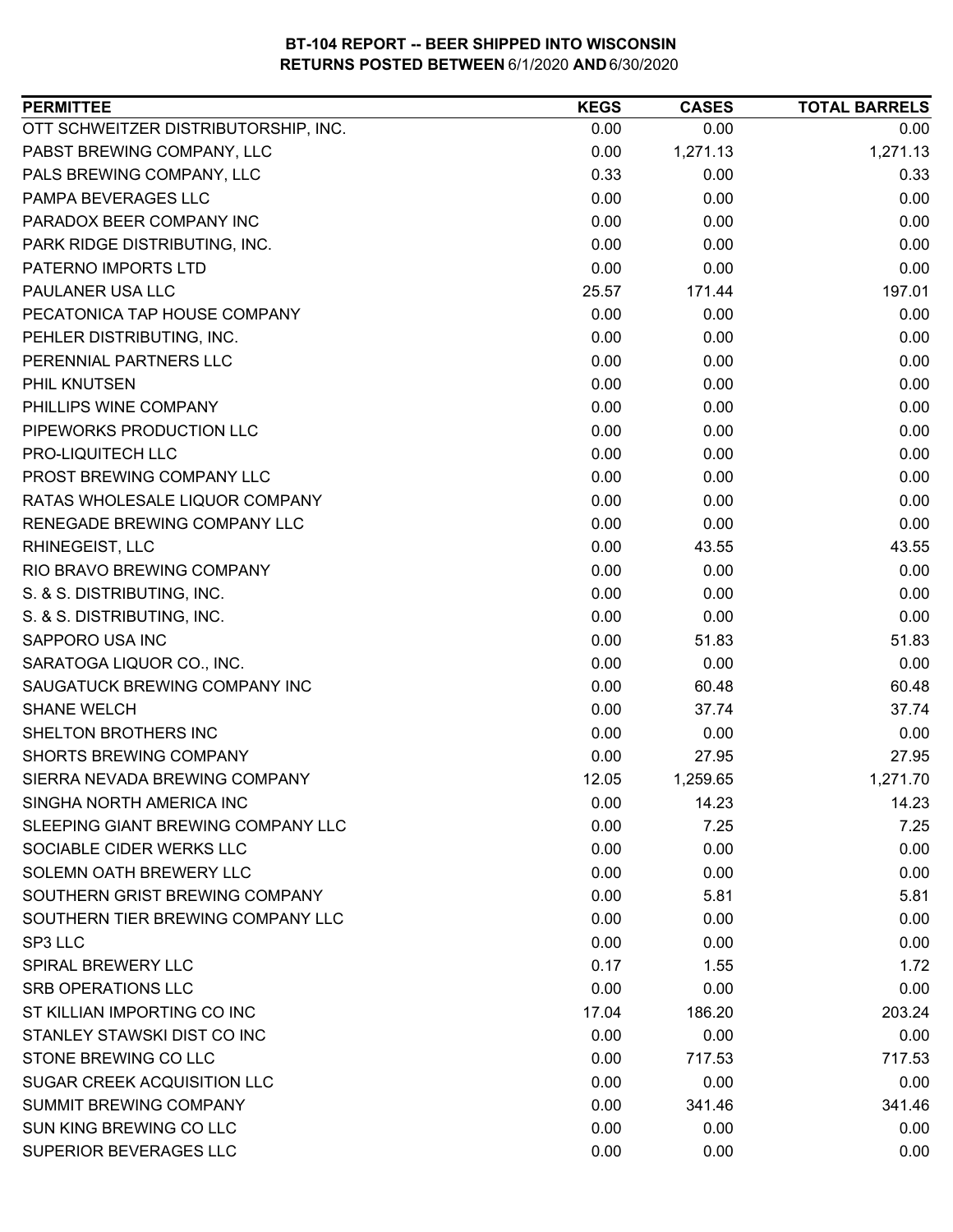| SURLY BREWING COMPANY<br>555.48<br>578.81<br>23.33<br>SURVILLE ENTERPRISES CORP<br>0.00<br>0.00<br>0.00<br><b>SYLWESTER KOLAKOWSKI</b><br>0.00<br>0.00<br>0.00<br>TABLEBLUFF BREWING CO INC<br>0.00<br>0.00<br>0.00<br>TAM TAVERN BREWING COMPANY, LLC<br>0.00<br>0.39<br>0.39<br>THE BROOKLYN BREWERY CORPORATION<br>0.00<br>0.00<br>0.00<br>THE BRUERY LLC<br>0.00<br>0.00<br>0.00<br>THE CHURCH STREET BREWING COMPANY LLC<br>0.00<br>6.77<br>6.77<br>THE FLORIDA BREWERY, INC.<br>0.00<br>0.00<br>0.00<br>THE GAMBRINUS COMPANY<br>262.87<br>19.00<br>243.87<br>THE GREAT LAKES BREWING CO<br>49.06<br>$-23.50$<br>72.56<br>0.00<br>THE R.S. LIPMAN COMPANY<br>0.00<br>0.00<br>THE TRI CITY BREWING COMPANY<br>0.00<br>0.00<br>0.00<br>THOMAS A DORAIRAJ<br>0.00<br>0.00<br>0.00<br>216.00<br>THREE FLOYDS BREWING LLC<br>0.00<br>216.00<br>TIGHTHEAD BREWING COMPANY<br>0.00<br>0.00<br>0.00<br>0.00<br>0.00<br>0.00<br><b>TODD FYTEN</b><br><b>TOPPLING GOLIATH INC</b><br>294.18<br>0.00<br>294.18<br><b>TORI-VERDI GROUP LLC</b><br>0.00<br>0.00<br>0.00<br><b>TROIKA BREWING COMPANY LLC</b><br>0.00<br>0.00<br>0.00<br><b>TRUCKEE CRAFT BREWING</b><br>0.00<br>0.00<br>0.00<br>TWO BEERS BREWING CO LLC<br>0.00<br>0.00<br>0.00<br>TWO BROTHERS BREWING COMPANY<br>5.88<br>0.00<br>5.88<br>UINTA BREWING COMPANY<br>0.00<br>0.00<br>0.00<br>UNE ANNEE BREWERY LLC<br>0.00<br>0.00<br>0.00<br>UNITED STATES BEVERAGE LLC<br>222.74<br>0.00<br>222.74<br>UNITED STATES DISTILLED PRODUCTS CO.<br>453.11<br>453.11<br>0.00<br>UNITY VIBRATION LIVING KOMBUCHA TEA LLC<br>0.00<br>0.00<br>0.00<br>UPLAND BREWING COMPANY INC<br>0.00<br>5.08<br>5.08<br>URSA MINOR BREWING LLC<br>0.00<br>1.54<br>1.54<br>5.00<br>5.00<br>UTEPILS INVESTMENTS, LLC<br>0.00<br>VINO.COM LLC<br>0.00<br>124.43<br>124.43<br>VOODOO BREWING COMPANY INC.<br>0.00<br>0.00<br>0.00<br>WARSTEINER IMPORTERS AGENCY INC<br>0.00<br>0.00<br>0.00<br><b>WDI LLC</b><br>0.00<br>0.00<br>0.00<br><b>WDI LLC</b><br>0.00<br>0.00<br>0.00<br><b>WEIN BAUER INC</b><br>0.00<br>0.00<br>0.00<br>WETTEN IMPORTERS INC<br>0.00<br>0.00<br>0.00<br>WEYERBACHER BREWING CO INC<br>0.00<br>0.00<br>0.00<br>WHINER BREWERY LLC<br>0.00<br>0.00<br>0.00<br>WICKED RIVER BREWERY LLC<br>0.00<br>0.00<br>0.00<br>WIN IT TOO INC<br>0.00<br>0.00<br>0.00<br>WISCONSIN DISTRIBUTORS EAST LLC<br>0.00<br>0.00<br>0.00<br>WISCONSIN DISTRIBUTORS NORTH LLC<br>0.00<br>0.00<br>0.00<br>WISCONSIN DISTRIBUTORS SOUTH LLC<br>0.00<br>0.00<br>0.00 | <b>PERMITTEE</b> | <b>KEGS</b> | <b>CASES</b> | <b>TOTAL BARRELS</b> |
|----------------------------------------------------------------------------------------------------------------------------------------------------------------------------------------------------------------------------------------------------------------------------------------------------------------------------------------------------------------------------------------------------------------------------------------------------------------------------------------------------------------------------------------------------------------------------------------------------------------------------------------------------------------------------------------------------------------------------------------------------------------------------------------------------------------------------------------------------------------------------------------------------------------------------------------------------------------------------------------------------------------------------------------------------------------------------------------------------------------------------------------------------------------------------------------------------------------------------------------------------------------------------------------------------------------------------------------------------------------------------------------------------------------------------------------------------------------------------------------------------------------------------------------------------------------------------------------------------------------------------------------------------------------------------------------------------------------------------------------------------------------------------------------------------------------------------------------------------------------------------------------------------------------------------------------------------------------------------------------------------------------------------------------------------------------------------------------------------------------------------------------------------------------------------------------------------------------------------------------------------------------------------------------------------------------------------------------------------------------------------------------------------------------------------------------------------------------------------------------------------------|------------------|-------------|--------------|----------------------|
|                                                                                                                                                                                                                                                                                                                                                                                                                                                                                                                                                                                                                                                                                                                                                                                                                                                                                                                                                                                                                                                                                                                                                                                                                                                                                                                                                                                                                                                                                                                                                                                                                                                                                                                                                                                                                                                                                                                                                                                                                                                                                                                                                                                                                                                                                                                                                                                                                                                                                                          |                  |             |              |                      |
|                                                                                                                                                                                                                                                                                                                                                                                                                                                                                                                                                                                                                                                                                                                                                                                                                                                                                                                                                                                                                                                                                                                                                                                                                                                                                                                                                                                                                                                                                                                                                                                                                                                                                                                                                                                                                                                                                                                                                                                                                                                                                                                                                                                                                                                                                                                                                                                                                                                                                                          |                  |             |              |                      |
|                                                                                                                                                                                                                                                                                                                                                                                                                                                                                                                                                                                                                                                                                                                                                                                                                                                                                                                                                                                                                                                                                                                                                                                                                                                                                                                                                                                                                                                                                                                                                                                                                                                                                                                                                                                                                                                                                                                                                                                                                                                                                                                                                                                                                                                                                                                                                                                                                                                                                                          |                  |             |              |                      |
|                                                                                                                                                                                                                                                                                                                                                                                                                                                                                                                                                                                                                                                                                                                                                                                                                                                                                                                                                                                                                                                                                                                                                                                                                                                                                                                                                                                                                                                                                                                                                                                                                                                                                                                                                                                                                                                                                                                                                                                                                                                                                                                                                                                                                                                                                                                                                                                                                                                                                                          |                  |             |              |                      |
|                                                                                                                                                                                                                                                                                                                                                                                                                                                                                                                                                                                                                                                                                                                                                                                                                                                                                                                                                                                                                                                                                                                                                                                                                                                                                                                                                                                                                                                                                                                                                                                                                                                                                                                                                                                                                                                                                                                                                                                                                                                                                                                                                                                                                                                                                                                                                                                                                                                                                                          |                  |             |              |                      |
|                                                                                                                                                                                                                                                                                                                                                                                                                                                                                                                                                                                                                                                                                                                                                                                                                                                                                                                                                                                                                                                                                                                                                                                                                                                                                                                                                                                                                                                                                                                                                                                                                                                                                                                                                                                                                                                                                                                                                                                                                                                                                                                                                                                                                                                                                                                                                                                                                                                                                                          |                  |             |              |                      |
|                                                                                                                                                                                                                                                                                                                                                                                                                                                                                                                                                                                                                                                                                                                                                                                                                                                                                                                                                                                                                                                                                                                                                                                                                                                                                                                                                                                                                                                                                                                                                                                                                                                                                                                                                                                                                                                                                                                                                                                                                                                                                                                                                                                                                                                                                                                                                                                                                                                                                                          |                  |             |              |                      |
|                                                                                                                                                                                                                                                                                                                                                                                                                                                                                                                                                                                                                                                                                                                                                                                                                                                                                                                                                                                                                                                                                                                                                                                                                                                                                                                                                                                                                                                                                                                                                                                                                                                                                                                                                                                                                                                                                                                                                                                                                                                                                                                                                                                                                                                                                                                                                                                                                                                                                                          |                  |             |              |                      |
|                                                                                                                                                                                                                                                                                                                                                                                                                                                                                                                                                                                                                                                                                                                                                                                                                                                                                                                                                                                                                                                                                                                                                                                                                                                                                                                                                                                                                                                                                                                                                                                                                                                                                                                                                                                                                                                                                                                                                                                                                                                                                                                                                                                                                                                                                                                                                                                                                                                                                                          |                  |             |              |                      |
|                                                                                                                                                                                                                                                                                                                                                                                                                                                                                                                                                                                                                                                                                                                                                                                                                                                                                                                                                                                                                                                                                                                                                                                                                                                                                                                                                                                                                                                                                                                                                                                                                                                                                                                                                                                                                                                                                                                                                                                                                                                                                                                                                                                                                                                                                                                                                                                                                                                                                                          |                  |             |              |                      |
|                                                                                                                                                                                                                                                                                                                                                                                                                                                                                                                                                                                                                                                                                                                                                                                                                                                                                                                                                                                                                                                                                                                                                                                                                                                                                                                                                                                                                                                                                                                                                                                                                                                                                                                                                                                                                                                                                                                                                                                                                                                                                                                                                                                                                                                                                                                                                                                                                                                                                                          |                  |             |              |                      |
|                                                                                                                                                                                                                                                                                                                                                                                                                                                                                                                                                                                                                                                                                                                                                                                                                                                                                                                                                                                                                                                                                                                                                                                                                                                                                                                                                                                                                                                                                                                                                                                                                                                                                                                                                                                                                                                                                                                                                                                                                                                                                                                                                                                                                                                                                                                                                                                                                                                                                                          |                  |             |              |                      |
|                                                                                                                                                                                                                                                                                                                                                                                                                                                                                                                                                                                                                                                                                                                                                                                                                                                                                                                                                                                                                                                                                                                                                                                                                                                                                                                                                                                                                                                                                                                                                                                                                                                                                                                                                                                                                                                                                                                                                                                                                                                                                                                                                                                                                                                                                                                                                                                                                                                                                                          |                  |             |              |                      |
|                                                                                                                                                                                                                                                                                                                                                                                                                                                                                                                                                                                                                                                                                                                                                                                                                                                                                                                                                                                                                                                                                                                                                                                                                                                                                                                                                                                                                                                                                                                                                                                                                                                                                                                                                                                                                                                                                                                                                                                                                                                                                                                                                                                                                                                                                                                                                                                                                                                                                                          |                  |             |              |                      |
|                                                                                                                                                                                                                                                                                                                                                                                                                                                                                                                                                                                                                                                                                                                                                                                                                                                                                                                                                                                                                                                                                                                                                                                                                                                                                                                                                                                                                                                                                                                                                                                                                                                                                                                                                                                                                                                                                                                                                                                                                                                                                                                                                                                                                                                                                                                                                                                                                                                                                                          |                  |             |              |                      |
|                                                                                                                                                                                                                                                                                                                                                                                                                                                                                                                                                                                                                                                                                                                                                                                                                                                                                                                                                                                                                                                                                                                                                                                                                                                                                                                                                                                                                                                                                                                                                                                                                                                                                                                                                                                                                                                                                                                                                                                                                                                                                                                                                                                                                                                                                                                                                                                                                                                                                                          |                  |             |              |                      |
|                                                                                                                                                                                                                                                                                                                                                                                                                                                                                                                                                                                                                                                                                                                                                                                                                                                                                                                                                                                                                                                                                                                                                                                                                                                                                                                                                                                                                                                                                                                                                                                                                                                                                                                                                                                                                                                                                                                                                                                                                                                                                                                                                                                                                                                                                                                                                                                                                                                                                                          |                  |             |              |                      |
|                                                                                                                                                                                                                                                                                                                                                                                                                                                                                                                                                                                                                                                                                                                                                                                                                                                                                                                                                                                                                                                                                                                                                                                                                                                                                                                                                                                                                                                                                                                                                                                                                                                                                                                                                                                                                                                                                                                                                                                                                                                                                                                                                                                                                                                                                                                                                                                                                                                                                                          |                  |             |              |                      |
|                                                                                                                                                                                                                                                                                                                                                                                                                                                                                                                                                                                                                                                                                                                                                                                                                                                                                                                                                                                                                                                                                                                                                                                                                                                                                                                                                                                                                                                                                                                                                                                                                                                                                                                                                                                                                                                                                                                                                                                                                                                                                                                                                                                                                                                                                                                                                                                                                                                                                                          |                  |             |              |                      |
|                                                                                                                                                                                                                                                                                                                                                                                                                                                                                                                                                                                                                                                                                                                                                                                                                                                                                                                                                                                                                                                                                                                                                                                                                                                                                                                                                                                                                                                                                                                                                                                                                                                                                                                                                                                                                                                                                                                                                                                                                                                                                                                                                                                                                                                                                                                                                                                                                                                                                                          |                  |             |              |                      |
|                                                                                                                                                                                                                                                                                                                                                                                                                                                                                                                                                                                                                                                                                                                                                                                                                                                                                                                                                                                                                                                                                                                                                                                                                                                                                                                                                                                                                                                                                                                                                                                                                                                                                                                                                                                                                                                                                                                                                                                                                                                                                                                                                                                                                                                                                                                                                                                                                                                                                                          |                  |             |              |                      |
|                                                                                                                                                                                                                                                                                                                                                                                                                                                                                                                                                                                                                                                                                                                                                                                                                                                                                                                                                                                                                                                                                                                                                                                                                                                                                                                                                                                                                                                                                                                                                                                                                                                                                                                                                                                                                                                                                                                                                                                                                                                                                                                                                                                                                                                                                                                                                                                                                                                                                                          |                  |             |              |                      |
|                                                                                                                                                                                                                                                                                                                                                                                                                                                                                                                                                                                                                                                                                                                                                                                                                                                                                                                                                                                                                                                                                                                                                                                                                                                                                                                                                                                                                                                                                                                                                                                                                                                                                                                                                                                                                                                                                                                                                                                                                                                                                                                                                                                                                                                                                                                                                                                                                                                                                                          |                  |             |              |                      |
|                                                                                                                                                                                                                                                                                                                                                                                                                                                                                                                                                                                                                                                                                                                                                                                                                                                                                                                                                                                                                                                                                                                                                                                                                                                                                                                                                                                                                                                                                                                                                                                                                                                                                                                                                                                                                                                                                                                                                                                                                                                                                                                                                                                                                                                                                                                                                                                                                                                                                                          |                  |             |              |                      |
|                                                                                                                                                                                                                                                                                                                                                                                                                                                                                                                                                                                                                                                                                                                                                                                                                                                                                                                                                                                                                                                                                                                                                                                                                                                                                                                                                                                                                                                                                                                                                                                                                                                                                                                                                                                                                                                                                                                                                                                                                                                                                                                                                                                                                                                                                                                                                                                                                                                                                                          |                  |             |              |                      |
|                                                                                                                                                                                                                                                                                                                                                                                                                                                                                                                                                                                                                                                                                                                                                                                                                                                                                                                                                                                                                                                                                                                                                                                                                                                                                                                                                                                                                                                                                                                                                                                                                                                                                                                                                                                                                                                                                                                                                                                                                                                                                                                                                                                                                                                                                                                                                                                                                                                                                                          |                  |             |              |                      |
|                                                                                                                                                                                                                                                                                                                                                                                                                                                                                                                                                                                                                                                                                                                                                                                                                                                                                                                                                                                                                                                                                                                                                                                                                                                                                                                                                                                                                                                                                                                                                                                                                                                                                                                                                                                                                                                                                                                                                                                                                                                                                                                                                                                                                                                                                                                                                                                                                                                                                                          |                  |             |              |                      |
|                                                                                                                                                                                                                                                                                                                                                                                                                                                                                                                                                                                                                                                                                                                                                                                                                                                                                                                                                                                                                                                                                                                                                                                                                                                                                                                                                                                                                                                                                                                                                                                                                                                                                                                                                                                                                                                                                                                                                                                                                                                                                                                                                                                                                                                                                                                                                                                                                                                                                                          |                  |             |              |                      |
|                                                                                                                                                                                                                                                                                                                                                                                                                                                                                                                                                                                                                                                                                                                                                                                                                                                                                                                                                                                                                                                                                                                                                                                                                                                                                                                                                                                                                                                                                                                                                                                                                                                                                                                                                                                                                                                                                                                                                                                                                                                                                                                                                                                                                                                                                                                                                                                                                                                                                                          |                  |             |              |                      |
|                                                                                                                                                                                                                                                                                                                                                                                                                                                                                                                                                                                                                                                                                                                                                                                                                                                                                                                                                                                                                                                                                                                                                                                                                                                                                                                                                                                                                                                                                                                                                                                                                                                                                                                                                                                                                                                                                                                                                                                                                                                                                                                                                                                                                                                                                                                                                                                                                                                                                                          |                  |             |              |                      |
|                                                                                                                                                                                                                                                                                                                                                                                                                                                                                                                                                                                                                                                                                                                                                                                                                                                                                                                                                                                                                                                                                                                                                                                                                                                                                                                                                                                                                                                                                                                                                                                                                                                                                                                                                                                                                                                                                                                                                                                                                                                                                                                                                                                                                                                                                                                                                                                                                                                                                                          |                  |             |              |                      |
|                                                                                                                                                                                                                                                                                                                                                                                                                                                                                                                                                                                                                                                                                                                                                                                                                                                                                                                                                                                                                                                                                                                                                                                                                                                                                                                                                                                                                                                                                                                                                                                                                                                                                                                                                                                                                                                                                                                                                                                                                                                                                                                                                                                                                                                                                                                                                                                                                                                                                                          |                  |             |              |                      |
|                                                                                                                                                                                                                                                                                                                                                                                                                                                                                                                                                                                                                                                                                                                                                                                                                                                                                                                                                                                                                                                                                                                                                                                                                                                                                                                                                                                                                                                                                                                                                                                                                                                                                                                                                                                                                                                                                                                                                                                                                                                                                                                                                                                                                                                                                                                                                                                                                                                                                                          |                  |             |              |                      |
|                                                                                                                                                                                                                                                                                                                                                                                                                                                                                                                                                                                                                                                                                                                                                                                                                                                                                                                                                                                                                                                                                                                                                                                                                                                                                                                                                                                                                                                                                                                                                                                                                                                                                                                                                                                                                                                                                                                                                                                                                                                                                                                                                                                                                                                                                                                                                                                                                                                                                                          |                  |             |              |                      |
|                                                                                                                                                                                                                                                                                                                                                                                                                                                                                                                                                                                                                                                                                                                                                                                                                                                                                                                                                                                                                                                                                                                                                                                                                                                                                                                                                                                                                                                                                                                                                                                                                                                                                                                                                                                                                                                                                                                                                                                                                                                                                                                                                                                                                                                                                                                                                                                                                                                                                                          |                  |             |              |                      |
|                                                                                                                                                                                                                                                                                                                                                                                                                                                                                                                                                                                                                                                                                                                                                                                                                                                                                                                                                                                                                                                                                                                                                                                                                                                                                                                                                                                                                                                                                                                                                                                                                                                                                                                                                                                                                                                                                                                                                                                                                                                                                                                                                                                                                                                                                                                                                                                                                                                                                                          |                  |             |              |                      |
|                                                                                                                                                                                                                                                                                                                                                                                                                                                                                                                                                                                                                                                                                                                                                                                                                                                                                                                                                                                                                                                                                                                                                                                                                                                                                                                                                                                                                                                                                                                                                                                                                                                                                                                                                                                                                                                                                                                                                                                                                                                                                                                                                                                                                                                                                                                                                                                                                                                                                                          |                  |             |              |                      |
|                                                                                                                                                                                                                                                                                                                                                                                                                                                                                                                                                                                                                                                                                                                                                                                                                                                                                                                                                                                                                                                                                                                                                                                                                                                                                                                                                                                                                                                                                                                                                                                                                                                                                                                                                                                                                                                                                                                                                                                                                                                                                                                                                                                                                                                                                                                                                                                                                                                                                                          |                  |             |              |                      |
|                                                                                                                                                                                                                                                                                                                                                                                                                                                                                                                                                                                                                                                                                                                                                                                                                                                                                                                                                                                                                                                                                                                                                                                                                                                                                                                                                                                                                                                                                                                                                                                                                                                                                                                                                                                                                                                                                                                                                                                                                                                                                                                                                                                                                                                                                                                                                                                                                                                                                                          |                  |             |              |                      |
|                                                                                                                                                                                                                                                                                                                                                                                                                                                                                                                                                                                                                                                                                                                                                                                                                                                                                                                                                                                                                                                                                                                                                                                                                                                                                                                                                                                                                                                                                                                                                                                                                                                                                                                                                                                                                                                                                                                                                                                                                                                                                                                                                                                                                                                                                                                                                                                                                                                                                                          |                  |             |              |                      |
|                                                                                                                                                                                                                                                                                                                                                                                                                                                                                                                                                                                                                                                                                                                                                                                                                                                                                                                                                                                                                                                                                                                                                                                                                                                                                                                                                                                                                                                                                                                                                                                                                                                                                                                                                                                                                                                                                                                                                                                                                                                                                                                                                                                                                                                                                                                                                                                                                                                                                                          |                  |             |              |                      |
|                                                                                                                                                                                                                                                                                                                                                                                                                                                                                                                                                                                                                                                                                                                                                                                                                                                                                                                                                                                                                                                                                                                                                                                                                                                                                                                                                                                                                                                                                                                                                                                                                                                                                                                                                                                                                                                                                                                                                                                                                                                                                                                                                                                                                                                                                                                                                                                                                                                                                                          |                  |             |              |                      |
|                                                                                                                                                                                                                                                                                                                                                                                                                                                                                                                                                                                                                                                                                                                                                                                                                                                                                                                                                                                                                                                                                                                                                                                                                                                                                                                                                                                                                                                                                                                                                                                                                                                                                                                                                                                                                                                                                                                                                                                                                                                                                                                                                                                                                                                                                                                                                                                                                                                                                                          |                  |             |              |                      |
|                                                                                                                                                                                                                                                                                                                                                                                                                                                                                                                                                                                                                                                                                                                                                                                                                                                                                                                                                                                                                                                                                                                                                                                                                                                                                                                                                                                                                                                                                                                                                                                                                                                                                                                                                                                                                                                                                                                                                                                                                                                                                                                                                                                                                                                                                                                                                                                                                                                                                                          |                  |             |              |                      |
|                                                                                                                                                                                                                                                                                                                                                                                                                                                                                                                                                                                                                                                                                                                                                                                                                                                                                                                                                                                                                                                                                                                                                                                                                                                                                                                                                                                                                                                                                                                                                                                                                                                                                                                                                                                                                                                                                                                                                                                                                                                                                                                                                                                                                                                                                                                                                                                                                                                                                                          |                  |             |              |                      |